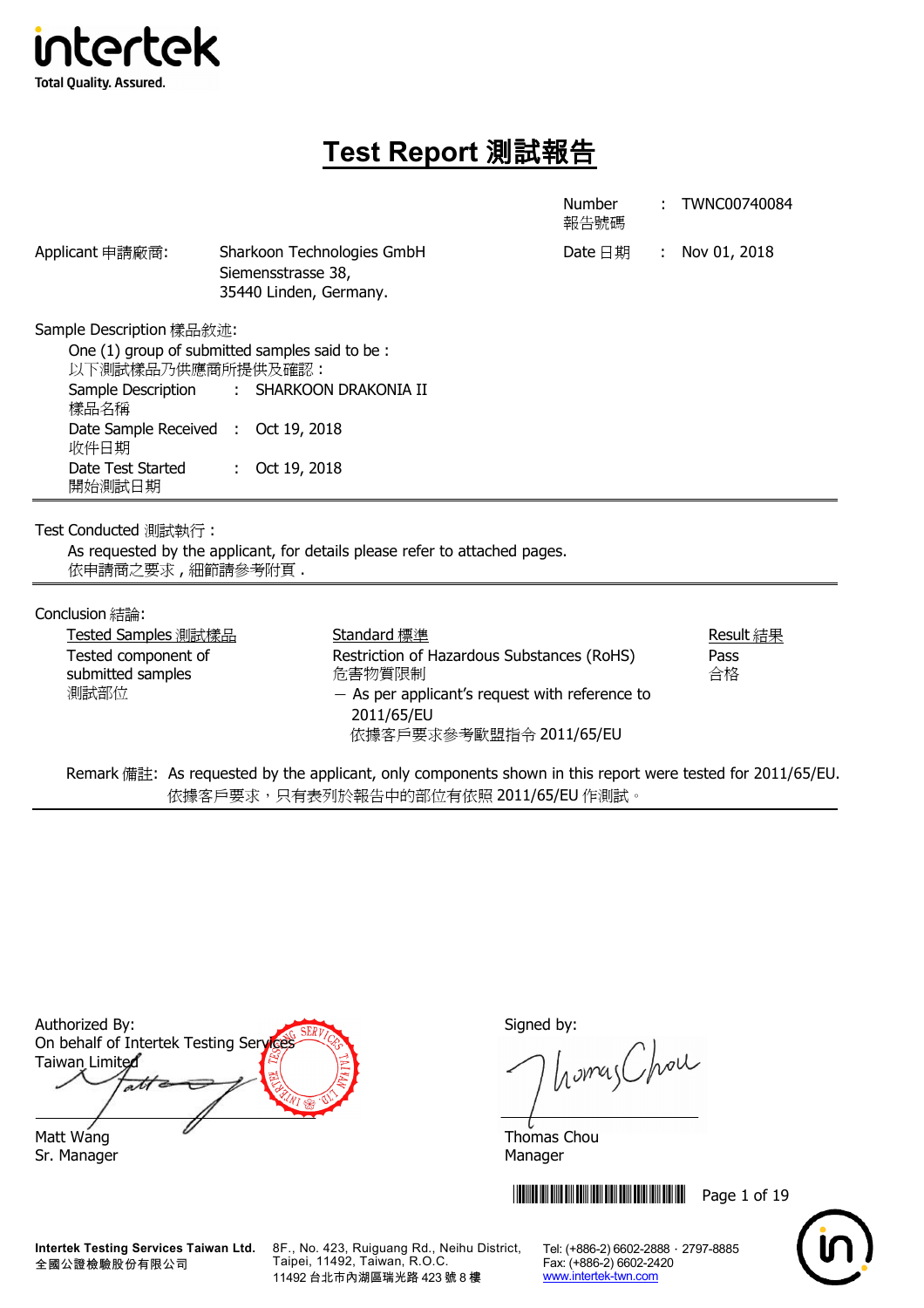

Test Conducted 測試內容 :

## XRF Screening Test X 射線螢光光譜法篩檢測試

With reference to IEC 62321-3-1:2013, cadmium (Cd), lead (Pb), mercury (Hg), chromium (Cr) and bromine (Br) were measured by XRF spectroscopy. The further wet chemical tests will be conducted if necessary. 參考 IEC 62321-3-1:2013,以 X 射線螢光光譜法進行鎘(Cd), 鉛(Pb), 汞(Hg), 鉻(Cr)與溴(Br) 的含量篩檢測試。必要時會以化 學測試進行確認。

Test Result Summary 測試結果:

| 化學測試<br>X 射線螢光光譜法篩檢測試<br>(ppm)<br><b>Tested Component</b><br>(ppm)<br>測試部位<br>$Cr^{6+}$<br>Pb/Cd/Hg<br>Result<br>Element<br>元素<br>結果<br>鉛/鎘/汞<br>六價鉻<br>Cd<br><b>ND</b><br>$-$<br>Pb<br><b>ND</b><br>$-$<br><b>ND</b><br>Semitransparent plastic top<br>Hg<br>$-$<br>$\mathbf{1}$<br>cover with black/white coating<br>Cr<br><b>ND</b><br>$-$<br>Br<br><b>ND</b><br>Cd<br><b>ND</b><br>$-$<br>Pb<br><b>ND</b><br>--<br>Hg<br><b>ND</b><br>Semitransparent plastic part<br>$-$<br>$\overline{2}$<br>with black coating<br>Cr<br><b>ND</b><br>$-$<br>Br<br><b>ND</b><br>Cd<br><b>ND</b><br>--<br>Pb<br><b>ND</b><br>$-$<br>Hg<br><b>ND</b><br>$-$<br>3<br>Black plastic button<br>Cr<br><b>ND</b><br>$- -$<br>362<br>Br<br>Cd<br><b>ND</b><br>--<br>Pb<br><b>ND</b><br>--<br>Hg<br><b>ND</b><br>Semitransparent plastic button<br>$-$<br>$\overline{4}$<br>with black coating<br>Cr<br><b>ND</b><br>$-$<br>Br<br><b>ND</b> |                                      |
|--------------------------------------------------------------------------------------------------------------------------------------------------------------------------------------------------------------------------------------------------------------------------------------------------------------------------------------------------------------------------------------------------------------------------------------------------------------------------------------------------------------------------------------------------------------------------------------------------------------------------------------------------------------------------------------------------------------------------------------------------------------------------------------------------------------------------------------------------------------------------------------------------------------------------|--------------------------------------|
|                                                                                                                                                                                                                                                                                                                                                                                                                                                                                                                                                                                                                                                                                                                                                                                                                                                                                                                          |                                      |
|                                                                                                                                                                                                                                                                                                                                                                                                                                                                                                                                                                                                                                                                                                                                                                                                                                                                                                                          | PBBs/PBDEs                           |
|                                                                                                                                                                                                                                                                                                                                                                                                                                                                                                                                                                                                                                                                                                                                                                                                                                                                                                                          | 多溴聯苯/多<br>溴聯苯醚                       |
|                                                                                                                                                                                                                                                                                                                                                                                                                                                                                                                                                                                                                                                                                                                                                                                                                                                                                                                          |                                      |
|                                                                                                                                                                                                                                                                                                                                                                                                                                                                                                                                                                                                                                                                                                                                                                                                                                                                                                                          |                                      |
|                                                                                                                                                                                                                                                                                                                                                                                                                                                                                                                                                                                                                                                                                                                                                                                                                                                                                                                          |                                      |
|                                                                                                                                                                                                                                                                                                                                                                                                                                                                                                                                                                                                                                                                                                                                                                                                                                                                                                                          |                                      |
|                                                                                                                                                                                                                                                                                                                                                                                                                                                                                                                                                                                                                                                                                                                                                                                                                                                                                                                          | $-$<br>$-$                           |
|                                                                                                                                                                                                                                                                                                                                                                                                                                                                                                                                                                                                                                                                                                                                                                                                                                                                                                                          |                                      |
|                                                                                                                                                                                                                                                                                                                                                                                                                                                                                                                                                                                                                                                                                                                                                                                                                                                                                                                          |                                      |
|                                                                                                                                                                                                                                                                                                                                                                                                                                                                                                                                                                                                                                                                                                                                                                                                                                                                                                                          |                                      |
|                                                                                                                                                                                                                                                                                                                                                                                                                                                                                                                                                                                                                                                                                                                                                                                                                                                                                                                          |                                      |
|                                                                                                                                                                                                                                                                                                                                                                                                                                                                                                                                                                                                                                                                                                                                                                                                                                                                                                                          | $\overline{\phantom{a}}$<br>$-$      |
|                                                                                                                                                                                                                                                                                                                                                                                                                                                                                                                                                                                                                                                                                                                                                                                                                                                                                                                          |                                      |
|                                                                                                                                                                                                                                                                                                                                                                                                                                                                                                                                                                                                                                                                                                                                                                                                                                                                                                                          |                                      |
|                                                                                                                                                                                                                                                                                                                                                                                                                                                                                                                                                                                                                                                                                                                                                                                                                                                                                                                          |                                      |
|                                                                                                                                                                                                                                                                                                                                                                                                                                                                                                                                                                                                                                                                                                                                                                                                                                                                                                                          |                                      |
|                                                                                                                                                                                                                                                                                                                                                                                                                                                                                                                                                                                                                                                                                                                                                                                                                                                                                                                          | PBBs: ND<br>PBDEs: 80<br>-DecaBDE:80 |
|                                                                                                                                                                                                                                                                                                                                                                                                                                                                                                                                                                                                                                                                                                                                                                                                                                                                                                                          |                                      |
|                                                                                                                                                                                                                                                                                                                                                                                                                                                                                                                                                                                                                                                                                                                                                                                                                                                                                                                          |                                      |
|                                                                                                                                                                                                                                                                                                                                                                                                                                                                                                                                                                                                                                                                                                                                                                                                                                                                                                                          |                                      |
|                                                                                                                                                                                                                                                                                                                                                                                                                                                                                                                                                                                                                                                                                                                                                                                                                                                                                                                          |                                      |
|                                                                                                                                                                                                                                                                                                                                                                                                                                                                                                                                                                                                                                                                                                                                                                                                                                                                                                                          | $-$<br>$-$                           |
| Cd<br><b>ND</b><br>$-$                                                                                                                                                                                                                                                                                                                                                                                                                                                                                                                                                                                                                                                                                                                                                                                                                                                                                                   |                                      |
| Pb<br><b>ND</b><br>$-$                                                                                                                                                                                                                                                                                                                                                                                                                                                                                                                                                                                                                                                                                                                                                                                                                                                                                                   |                                      |
| Hg<br><b>ND</b><br>Semitransparent plastic<br>$-$<br>5                                                                                                                                                                                                                                                                                                                                                                                                                                                                                                                                                                                                                                                                                                                                                                                                                                                                   |                                      |
| indicator<br>Cr<br><b>ND</b><br>$-$                                                                                                                                                                                                                                                                                                                                                                                                                                                                                                                                                                                                                                                                                                                                                                                                                                                                                      |                                      |
| <b>ND</b><br>Br                                                                                                                                                                                                                                                                                                                                                                                                                                                                                                                                                                                                                                                                                                                                                                                                                                                                                                          | $\overline{\phantom{a}}$<br>$-$      |

**THEFT READERS THE THILLET READER IN 1999** Page 2 of 19



8F., No. 423, Ruiguang Rd., Neihu District, Taipei, 11492, Taiwan, R.O.C. 11492 台北市內湖區瑞光路 423 號 8 樓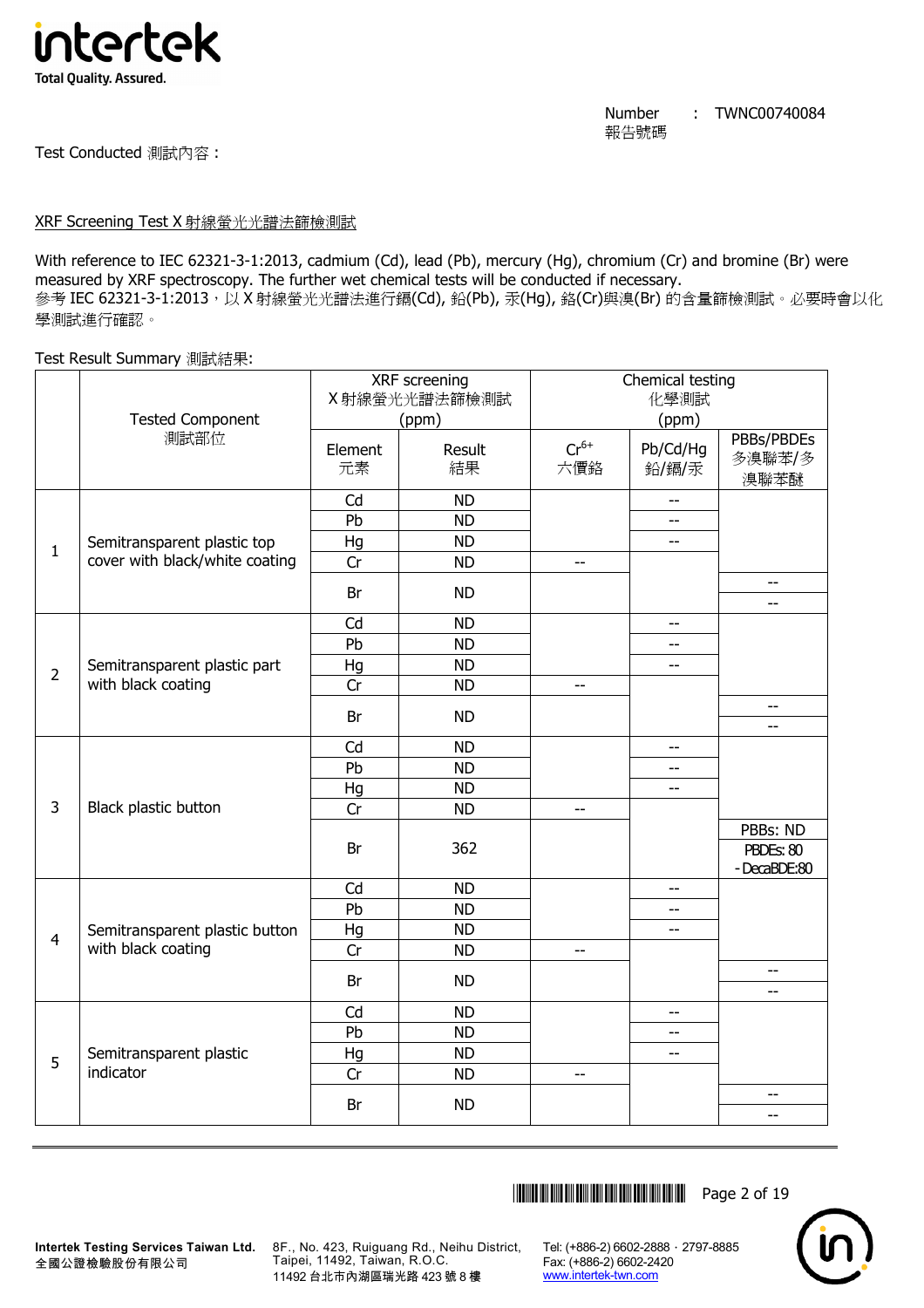

Test Conducted 測試內容 :

|                |                             |               | XRF screening<br>X 射線螢光光譜法篩檢測試 |                  | Chemical testing<br>化學測試 |                                                     |
|----------------|-----------------------------|---------------|--------------------------------|------------------|--------------------------|-----------------------------------------------------|
|                | <b>Tested Component</b>     |               | (ppm)                          |                  | (ppm)                    |                                                     |
|                | 測試部位                        | Element<br>元素 | Result<br>結果                   | $Cr^{6+}$<br>六價鉻 | Pb/Cd/Hg<br>鉛/鎘/汞        | PBBs/PBDEs<br>多溴聯苯/多<br>溴聯苯醚                        |
|                |                             | Cd            | <b>ND</b>                      |                  | $\overline{\phantom{a}}$ |                                                     |
|                |                             | Pb            | <b>ND</b>                      |                  | --                       |                                                     |
| 6              | Black plastic casing        | Hg            | <b>ND</b>                      |                  | $\overline{\phantom{a}}$ |                                                     |
|                |                             | Cr            | <b>ND</b>                      | $- -$            |                          |                                                     |
|                |                             | Br            | <b>ND</b>                      |                  |                          | $\overline{\phantom{a}}$<br>--                      |
|                |                             | Cd            | <b>ND</b>                      |                  | --                       |                                                     |
|                |                             | Pb            | <b>ND</b>                      |                  | --                       |                                                     |
| $\overline{7}$ |                             | Hg            | <b>ND</b>                      |                  | $-$                      |                                                     |
|                | Black plastic bottom        | Cr            | <b>ND</b>                      | --               |                          |                                                     |
|                |                             | Br            | <b>ND</b>                      |                  |                          | $-\!$ –<br>$-$                                      |
|                |                             | Cd            | <b>ND</b>                      |                  | --                       |                                                     |
|                | Black/silvery plastic label | Pb            | <b>ND</b>                      |                  | --                       |                                                     |
|                |                             | Hg            | <b>ND</b>                      |                  | $ -$                     |                                                     |
| 8              |                             | Cr            | <b>ND</b>                      | $- -$            |                          |                                                     |
|                |                             | Br            | <b>ND</b>                      |                  |                          | $-$<br>--                                           |
|                |                             | Cd            | <b>ND</b>                      |                  | $-$                      |                                                     |
|                |                             | Pb            | <b>ND</b>                      |                  | $-\!$                    |                                                     |
|                |                             | Hg            | <b>ND</b>                      |                  | --                       |                                                     |
| 9              | Black plastic pad           | Cr            | <b>ND</b>                      | $- -$            |                          |                                                     |
|                |                             |               |                                |                  |                          | --                                                  |
|                |                             | Br            | <b>ND</b>                      |                  |                          | --                                                  |
|                |                             | Cd            | <b>ND</b>                      |                  | $- -$                    |                                                     |
|                |                             | Pb            | <b>ND</b>                      |                  | --                       |                                                     |
|                | Transparent plastic sensor  | Hg            | <b>ND</b>                      |                  | $- -$                    |                                                     |
| 10             | cover                       | Cr            | <b>ND</b>                      | --               |                          |                                                     |
|                |                             | Br            | <b>ND</b>                      |                  |                          | $-$                                                 |
|                |                             |               |                                |                  |                          | $-$                                                 |
|                |                             | Cd<br>Pb      | <b>ND</b><br><b>ND</b>         |                  | --                       |                                                     |
|                |                             | Hg            | <b>ND</b>                      |                  | --<br>--                 |                                                     |
| $11\,$         | Silvery metal screw         | Cr            | 227                            | --               |                          |                                                     |
|                |                             | Br            | <b>NA</b>                      |                  |                          | $\hspace{0.05cm} -\hspace{0.05cm} -\hspace{0.05cm}$ |
|                |                             |               |                                |                  |                          | --                                                  |
|                |                             |               |                                |                  |                          |                                                     |



**Intertek Testing Services Taiwan Ltd.** 8F., No. 423, Ruiguang Rd., Neihu District, Taipei, 11492, Taiwan, R.O.C. 11492 台北市內湖區瑞光路 423 號 8 樓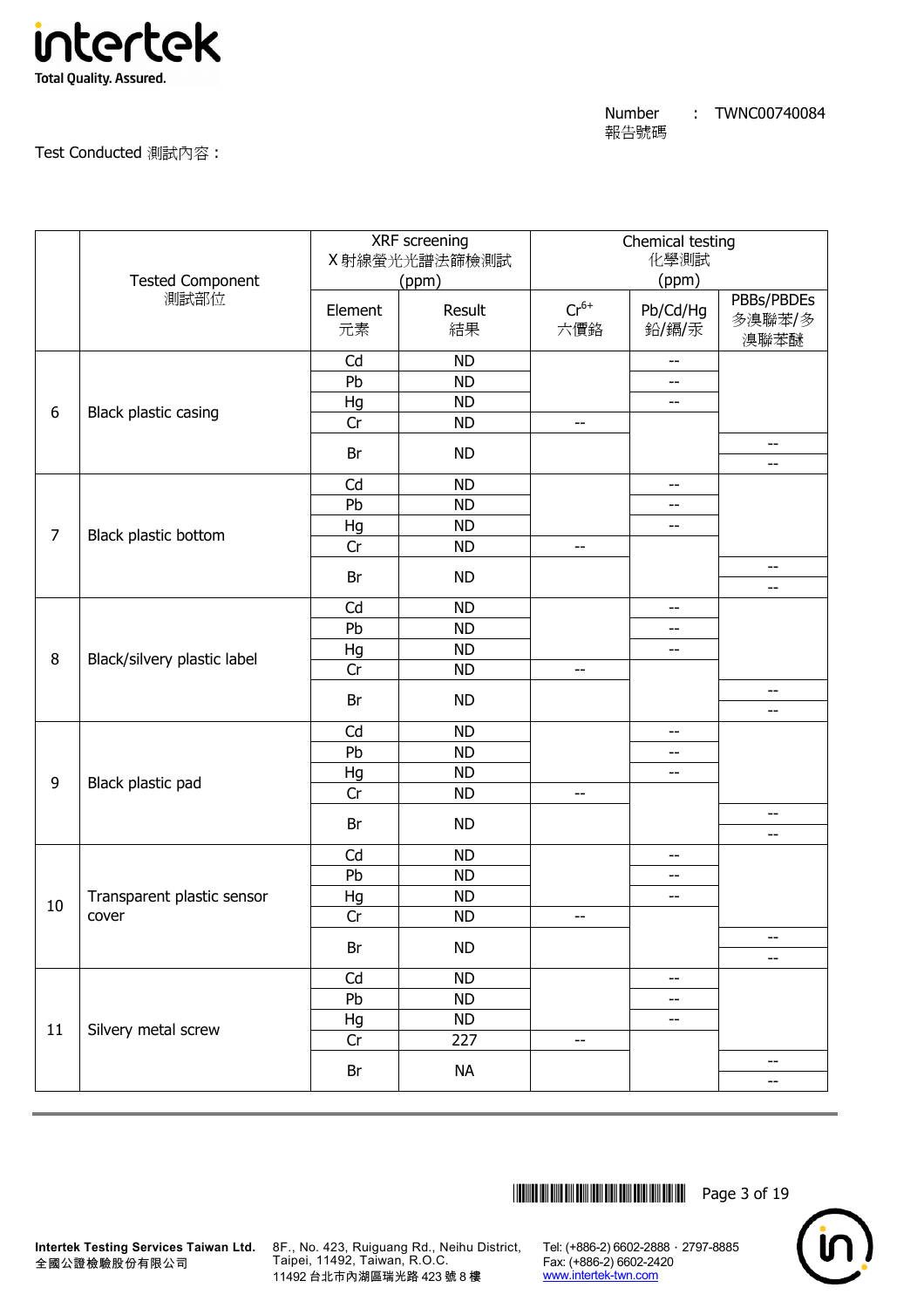

Test Conducted 測試內容 :

|    |                           |               | XRF screening<br>X 射線螢光光譜法篩檢測試 |                  | Chemical testing<br>化學測試 |                                                      |
|----|---------------------------|---------------|--------------------------------|------------------|--------------------------|------------------------------------------------------|
|    | <b>Tested Component</b>   |               | (ppm)                          |                  | (ppm)                    |                                                      |
|    | 測試部位                      | Element<br>元素 | Result<br>結果                   | $Cr^{6+}$<br>六價鉻 | Pb/Cd/Hg<br>鉛/鎘/汞        | PBBs/PBDEs<br>多溴聯苯/多<br>溴聯苯醚                         |
|    |                           | Cd            | <b>ND</b>                      |                  | $\overline{\phantom{m}}$ |                                                      |
|    |                           | Pb            | <b>ND</b>                      |                  | --                       |                                                      |
| 12 | Silvery metal round head  | Hg            | <b>ND</b>                      |                  | $\overline{\phantom{a}}$ |                                                      |
|    | screw                     | Cr            | 1064                           | Negative         |                          |                                                      |
|    |                           | Br            | <b>NA</b>                      |                  |                          | $\overline{\phantom{a}}$<br>$\overline{\phantom{a}}$ |
|    |                           | Cd            | <b>ND</b>                      |                  | --                       |                                                      |
|    |                           | Pb            | <b>ND</b>                      |                  | --                       |                                                      |
| 13 | Silvery metal weight      | Hg            | <b>ND</b>                      |                  | $-$                      |                                                      |
|    |                           | Cr            | 1303                           | Negative         |                          |                                                      |
|    |                           | Br            | <b>NA</b>                      |                  |                          | $-\!$ –<br>$-$                                       |
|    |                           | Cd            | <b>ND</b>                      |                  | --                       |                                                      |
|    |                           | Pb            | <b>ND</b>                      |                  | --                       |                                                      |
|    | Black foam block          | Hg            | <b>ND</b>                      |                  | $- -$                    |                                                      |
| 14 |                           | Cr            | <b>ND</b>                      | $- -$            |                          |                                                      |
|    |                           | Br            | <b>ND</b>                      |                  |                          | $-$<br>--                                            |
|    |                           | Cd            | <b>ND</b>                      |                  | $-$                      |                                                      |
|    |                           | Pb            | <b>ND</b>                      |                  | --                       |                                                      |
|    |                           | Hg            | <b>ND</b>                      |                  | --                       |                                                      |
| 15 | Black foam pad            | Cr            | <b>ND</b>                      | $-$              |                          |                                                      |
|    |                           | Br            | <b>ND</b>                      |                  |                          | --<br>$-$                                            |
|    |                           | Cd            | <b>ND</b>                      |                  | $- -$                    |                                                      |
|    |                           | Pb            | <b>ND</b>                      |                  | --                       |                                                      |
|    | Silvery metal washer head | Hg            | <b>ND</b>                      |                  | $- -$                    |                                                      |
| 16 | screw                     | Cr            | 364                            | --               |                          |                                                      |
|    |                           | Br            | <b>NA</b>                      |                  |                          | --                                                   |
|    |                           | Cd            | <b>ND</b>                      |                  | --                       | $-$                                                  |
|    |                           | Pb            | <b>ND</b>                      |                  | --                       |                                                      |
|    |                           | Hg            | <b>ND</b>                      |                  | --                       |                                                      |
| 17 | Black rubber tire         | Cr            | <b>ND</b>                      | $- -$            |                          |                                                      |
|    |                           | Br            | <b>ND</b>                      |                  |                          | $-\!$                                                |
|    |                           |               |                                |                  |                          | --                                                   |



**Intertek Testing Services Taiwan Ltd.** 8F., No. 423, Ruiguang Rd., Neihu District, Taipei, 11492, Taiwan, R.O.C. 11492 台北市內湖區瑞光路 423 號 8 樓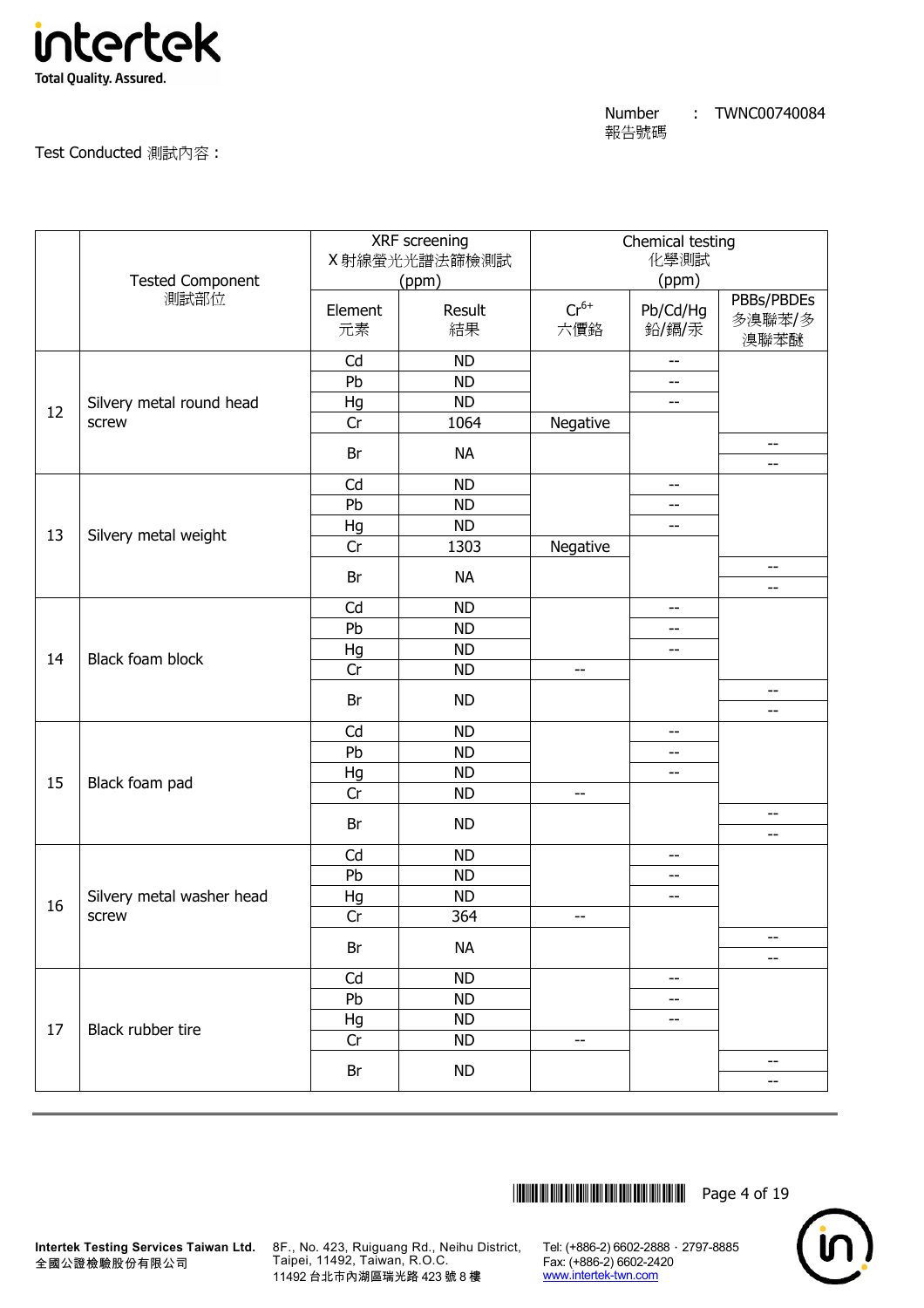

Test Conducted 測試內容 :

|    |                                |               | XRF screening<br>X 射線螢光光譜法篩檢測試 |                  | Chemical testing<br>化學測試 |                              |
|----|--------------------------------|---------------|--------------------------------|------------------|--------------------------|------------------------------|
|    | <b>Tested Component</b>        |               | (ppm)                          |                  | (ppm)                    |                              |
|    | 測試部位                           | Element<br>元素 | Result<br>結果                   | $Cr^{6+}$<br>六價鉻 | Pb/Cd/Hg<br>鉛/鎘/汞        | PBBs/PBDEs<br>多溴聯苯/多<br>溴聯苯醚 |
|    |                                | Cd            | <b>ND</b>                      |                  | $\overline{\phantom{m}}$ |                              |
|    |                                | Pb            | <b>ND</b>                      |                  | --                       |                              |
| 18 | White plastic wheel            | Hg            | <b>ND</b>                      |                  | $\overline{\phantom{a}}$ |                              |
|    |                                | Cr            | <b>ND</b>                      | $- -$            |                          |                              |
|    |                                | Br            | <b>ND</b>                      |                  |                          | $-\!$ –<br>--                |
|    |                                | Cd            | <b>ND</b>                      |                  | --                       |                              |
|    |                                | Pb            | <b>ND</b>                      |                  | --                       |                              |
| 19 |                                | Hg            | <b>ND</b>                      |                  | $-$                      |                              |
|    | Switch - white plastic button  | Cr            | <b>ND</b>                      | $- -$            |                          |                              |
|    |                                | Br            | <b>ND</b>                      |                  |                          | $-\!$ –<br>$-$               |
|    |                                | Cd            | <b>ND</b>                      |                  | --                       |                              |
|    |                                | Pb            | <b>ND</b>                      |                  | --                       |                              |
|    | Switch - silvery metal frame   | Hg            | <b>ND</b>                      |                  | $ -$                     |                              |
| 20 |                                | Cr            | 176800                         | Negative         |                          |                              |
|    |                                | Br            | <b>NA</b>                      |                  |                          | --<br>--                     |
|    |                                | Cd            | <b>ND</b>                      |                  | --                       |                              |
|    |                                | Pb            | <b>ND</b>                      |                  | --                       |                              |
|    | Switch - blackish grey plastic | Hg            | <b>ND</b>                      |                  | --                       |                              |
| 21 | socket                         | Cr            | <b>ND</b>                      | --               |                          |                              |
|    |                                |               |                                |                  |                          | --                           |
|    |                                | Br            | <b>ND</b>                      |                  |                          | $-$                          |
|    |                                | Cd            | $-\hbox{--}$                   |                  | <b>ND</b>                |                              |
|    |                                | Pb            | $- -$                          |                  | 30                       |                              |
| 22 | PCBA [The all tested           | Hg            | $-$                            |                  | <b>ND</b>                |                              |
|    | components were excluded]      | Cr            | $\overline{\phantom{m}}$       | <b>ND</b>        |                          |                              |
|    |                                | Br            | --                             |                  |                          | PBBs: ND<br>PBDEs: ND        |
|    |                                | Cd            | <b>ND</b>                      |                  | --                       |                              |
|    |                                | Pb            | <b>ND</b>                      |                  | --                       |                              |
|    |                                | Hg            | <b>ND</b>                      |                  | --                       |                              |
| 23 | Switch - white plastic button  | Cr            | <b>ND</b>                      | $- -$            |                          |                              |
|    |                                | Br            | <b>ND</b>                      |                  |                          | $-\!$<br>--                  |
|    |                                |               |                                |                  |                          |                              |



**Intertek Testing Services Taiwan Ltd.** 8F., No. 423, Ruiguang Rd., Neihu District, Taipei, 11492, Taiwan, R.O.C. 11492 台北市內湖區瑞光路 423 號 8 樓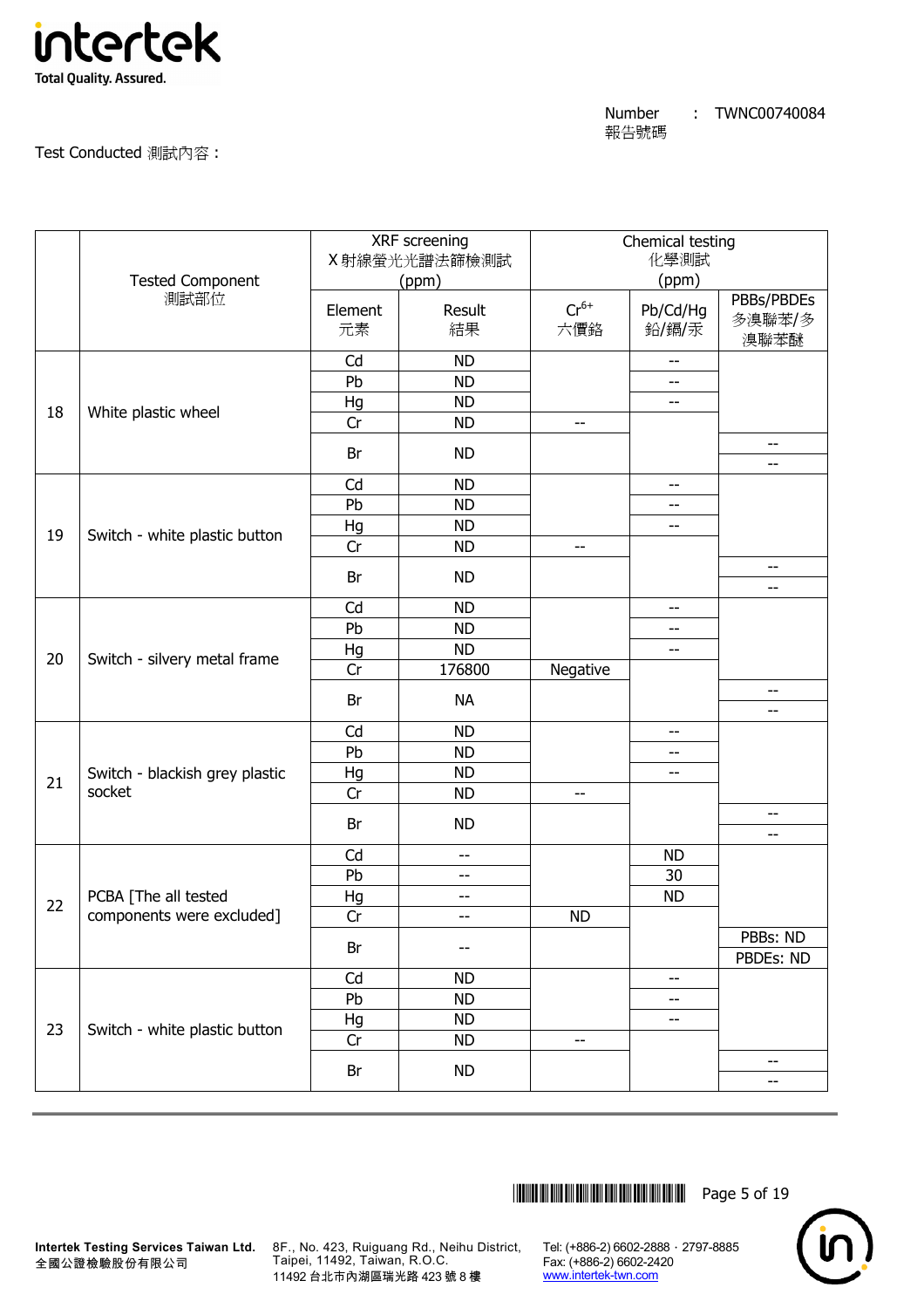

Test Conducted 測試內容 :

| 測試部位<br>PBBs/PBDEs<br>$Cr^{6+}$<br>Pb/Cd/Hg<br>Result<br>Element<br>多溴聯苯/多<br>結果<br>六價鉻<br>鉛/鎘/汞<br>元素<br>溴聯苯醚<br>Cd<br><b>ND</b><br>$\overline{\phantom{m}}$<br>Pb<br><b>ND</b><br>--<br>Hg<br><b>ND</b><br>$-$<br>Switch - black plastic housing<br>24<br>Cr<br><b>ND</b><br>$-$<br>$- -$<br>Br<br><b>ND</b><br>--<br>Cd<br><b>ND</b><br>$ -$<br>Pb<br><b>ND</b><br>--<br>Hg<br><b>ND</b><br>--<br>25<br>Switch - black plastic socket<br>Cr<br><b>ND</b><br>--<br>$\qquad \qquad -$<br><b>ND</b><br>Br<br>--<br>Cd<br><b>ND</b><br>$-$<br>Pb<br><b>ND</b><br>--<br>Hg<br><b>ND</b><br>--<br>26<br>Switch - red plastic button<br>Cr<br><b>ND</b><br>$- -$<br>--<br>Br<br><b>ND</b><br>--<br>Cd<br><b>ND</b><br>$-\, -$<br>Pb<br><b>ND</b><br>$-$<br>Hg<br><b>ND</b><br>--<br>27<br>Switch - black plastic housing<br>Cr<br><b>ND</b><br>--<br>$\qquad \qquad -$<br>Br<br><b>ND</b><br>--<br>Cd<br><b>ND</b><br>--<br>Pb<br><b>ND</b><br>--<br>Hg<br><b>ND</b><br>$-$<br>28<br>Switch - socket plastic socket<br>Cr<br><b>ND</b><br>--<br>$-\!$<br><b>ND</b><br>Br<br>--<br>Cd<br><b>ND</b><br>--<br>Pb<br><b>ND</b><br>--<br>Hg<br><b>ND</b><br>--<br>29<br>Switch - grey plastic base<br>Cr<br><b>ND</b><br>--<br>$\overline{\phantom{a}}$<br><b>ND</b><br>Br<br>-- |  | <b>Tested Component</b> | XRF screening<br>X射線螢光光譜法篩檢測試<br>(ppm) | Chemical testing<br>化學測試<br>(ppm) |  |
|-------------------------------------------------------------------------------------------------------------------------------------------------------------------------------------------------------------------------------------------------------------------------------------------------------------------------------------------------------------------------------------------------------------------------------------------------------------------------------------------------------------------------------------------------------------------------------------------------------------------------------------------------------------------------------------------------------------------------------------------------------------------------------------------------------------------------------------------------------------------------------------------------------------------------------------------------------------------------------------------------------------------------------------------------------------------------------------------------------------------------------------------------------------------------------------------------------------------------------------------------------------------------|--|-------------------------|----------------------------------------|-----------------------------------|--|
|                                                                                                                                                                                                                                                                                                                                                                                                                                                                                                                                                                                                                                                                                                                                                                                                                                                                                                                                                                                                                                                                                                                                                                                                                                                                         |  |                         |                                        |                                   |  |
|                                                                                                                                                                                                                                                                                                                                                                                                                                                                                                                                                                                                                                                                                                                                                                                                                                                                                                                                                                                                                                                                                                                                                                                                                                                                         |  |                         |                                        |                                   |  |
|                                                                                                                                                                                                                                                                                                                                                                                                                                                                                                                                                                                                                                                                                                                                                                                                                                                                                                                                                                                                                                                                                                                                                                                                                                                                         |  |                         |                                        |                                   |  |
|                                                                                                                                                                                                                                                                                                                                                                                                                                                                                                                                                                                                                                                                                                                                                                                                                                                                                                                                                                                                                                                                                                                                                                                                                                                                         |  |                         |                                        |                                   |  |
|                                                                                                                                                                                                                                                                                                                                                                                                                                                                                                                                                                                                                                                                                                                                                                                                                                                                                                                                                                                                                                                                                                                                                                                                                                                                         |  |                         |                                        |                                   |  |
|                                                                                                                                                                                                                                                                                                                                                                                                                                                                                                                                                                                                                                                                                                                                                                                                                                                                                                                                                                                                                                                                                                                                                                                                                                                                         |  |                         |                                        |                                   |  |
|                                                                                                                                                                                                                                                                                                                                                                                                                                                                                                                                                                                                                                                                                                                                                                                                                                                                                                                                                                                                                                                                                                                                                                                                                                                                         |  |                         |                                        |                                   |  |
|                                                                                                                                                                                                                                                                                                                                                                                                                                                                                                                                                                                                                                                                                                                                                                                                                                                                                                                                                                                                                                                                                                                                                                                                                                                                         |  |                         |                                        |                                   |  |
|                                                                                                                                                                                                                                                                                                                                                                                                                                                                                                                                                                                                                                                                                                                                                                                                                                                                                                                                                                                                                                                                                                                                                                                                                                                                         |  |                         |                                        |                                   |  |
|                                                                                                                                                                                                                                                                                                                                                                                                                                                                                                                                                                                                                                                                                                                                                                                                                                                                                                                                                                                                                                                                                                                                                                                                                                                                         |  |                         |                                        |                                   |  |
|                                                                                                                                                                                                                                                                                                                                                                                                                                                                                                                                                                                                                                                                                                                                                                                                                                                                                                                                                                                                                                                                                                                                                                                                                                                                         |  |                         |                                        |                                   |  |
|                                                                                                                                                                                                                                                                                                                                                                                                                                                                                                                                                                                                                                                                                                                                                                                                                                                                                                                                                                                                                                                                                                                                                                                                                                                                         |  |                         |                                        |                                   |  |
|                                                                                                                                                                                                                                                                                                                                                                                                                                                                                                                                                                                                                                                                                                                                                                                                                                                                                                                                                                                                                                                                                                                                                                                                                                                                         |  |                         |                                        |                                   |  |
|                                                                                                                                                                                                                                                                                                                                                                                                                                                                                                                                                                                                                                                                                                                                                                                                                                                                                                                                                                                                                                                                                                                                                                                                                                                                         |  |                         |                                        |                                   |  |
|                                                                                                                                                                                                                                                                                                                                                                                                                                                                                                                                                                                                                                                                                                                                                                                                                                                                                                                                                                                                                                                                                                                                                                                                                                                                         |  |                         |                                        |                                   |  |
|                                                                                                                                                                                                                                                                                                                                                                                                                                                                                                                                                                                                                                                                                                                                                                                                                                                                                                                                                                                                                                                                                                                                                                                                                                                                         |  |                         |                                        |                                   |  |
|                                                                                                                                                                                                                                                                                                                                                                                                                                                                                                                                                                                                                                                                                                                                                                                                                                                                                                                                                                                                                                                                                                                                                                                                                                                                         |  |                         |                                        |                                   |  |
|                                                                                                                                                                                                                                                                                                                                                                                                                                                                                                                                                                                                                                                                                                                                                                                                                                                                                                                                                                                                                                                                                                                                                                                                                                                                         |  |                         |                                        |                                   |  |
|                                                                                                                                                                                                                                                                                                                                                                                                                                                                                                                                                                                                                                                                                                                                                                                                                                                                                                                                                                                                                                                                                                                                                                                                                                                                         |  |                         |                                        |                                   |  |
|                                                                                                                                                                                                                                                                                                                                                                                                                                                                                                                                                                                                                                                                                                                                                                                                                                                                                                                                                                                                                                                                                                                                                                                                                                                                         |  |                         |                                        |                                   |  |
|                                                                                                                                                                                                                                                                                                                                                                                                                                                                                                                                                                                                                                                                                                                                                                                                                                                                                                                                                                                                                                                                                                                                                                                                                                                                         |  |                         |                                        |                                   |  |
|                                                                                                                                                                                                                                                                                                                                                                                                                                                                                                                                                                                                                                                                                                                                                                                                                                                                                                                                                                                                                                                                                                                                                                                                                                                                         |  |                         |                                        |                                   |  |
|                                                                                                                                                                                                                                                                                                                                                                                                                                                                                                                                                                                                                                                                                                                                                                                                                                                                                                                                                                                                                                                                                                                                                                                                                                                                         |  |                         |                                        |                                   |  |
|                                                                                                                                                                                                                                                                                                                                                                                                                                                                                                                                                                                                                                                                                                                                                                                                                                                                                                                                                                                                                                                                                                                                                                                                                                                                         |  |                         |                                        |                                   |  |
|                                                                                                                                                                                                                                                                                                                                                                                                                                                                                                                                                                                                                                                                                                                                                                                                                                                                                                                                                                                                                                                                                                                                                                                                                                                                         |  |                         |                                        |                                   |  |
|                                                                                                                                                                                                                                                                                                                                                                                                                                                                                                                                                                                                                                                                                                                                                                                                                                                                                                                                                                                                                                                                                                                                                                                                                                                                         |  |                         |                                        |                                   |  |
|                                                                                                                                                                                                                                                                                                                                                                                                                                                                                                                                                                                                                                                                                                                                                                                                                                                                                                                                                                                                                                                                                                                                                                                                                                                                         |  |                         |                                        |                                   |  |
|                                                                                                                                                                                                                                                                                                                                                                                                                                                                                                                                                                                                                                                                                                                                                                                                                                                                                                                                                                                                                                                                                                                                                                                                                                                                         |  |                         |                                        |                                   |  |
|                                                                                                                                                                                                                                                                                                                                                                                                                                                                                                                                                                                                                                                                                                                                                                                                                                                                                                                                                                                                                                                                                                                                                                                                                                                                         |  |                         |                                        |                                   |  |
|                                                                                                                                                                                                                                                                                                                                                                                                                                                                                                                                                                                                                                                                                                                                                                                                                                                                                                                                                                                                                                                                                                                                                                                                                                                                         |  |                         |                                        |                                   |  |
|                                                                                                                                                                                                                                                                                                                                                                                                                                                                                                                                                                                                                                                                                                                                                                                                                                                                                                                                                                                                                                                                                                                                                                                                                                                                         |  |                         |                                        |                                   |  |
|                                                                                                                                                                                                                                                                                                                                                                                                                                                                                                                                                                                                                                                                                                                                                                                                                                                                                                                                                                                                                                                                                                                                                                                                                                                                         |  |                         |                                        |                                   |  |



**Intertek Testing Services Taiwan Ltd.** 8F., No. 423, Ruiguang Rd., Neihu District, Taipei, 11492, Taiwan, R.O.C. 11492 台北市內湖區瑞光路 423 號 8 樓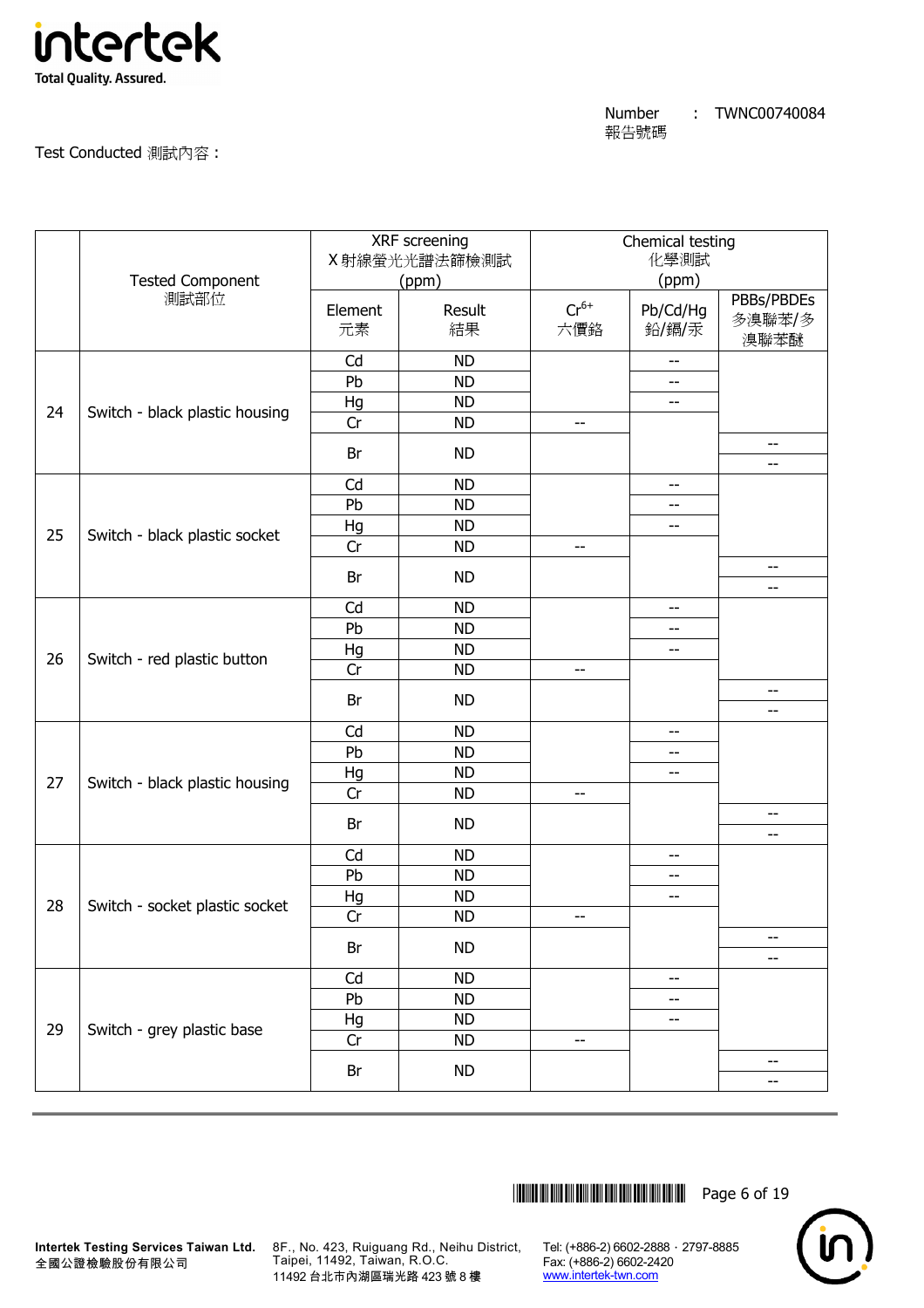

Test Conducted 測試內容 :

|    | <b>Tested Component</b>        |               | XRF screening<br>X射線螢光光譜法篩檢測試<br>(ppm) |                  | Chemical testing<br>化學測試<br>(ppm) |                                |
|----|--------------------------------|---------------|----------------------------------------|------------------|-----------------------------------|--------------------------------|
|    | 測試部位                           | Element<br>元素 | Result<br>結果                           | $Cr^{6+}$<br>六價鉻 | Pb/Cd/Hg<br>鉛/鎘/汞                 | PBBs/PBDEs<br>多溴聯苯/多<br>溴聯苯醚   |
|    |                                | Cd            | <b>ND</b>                              |                  | $\overline{\phantom{a}}$          |                                |
|    |                                | Pb            | <b>ND</b>                              |                  | --                                |                                |
| 30 | Capacitor - black/grey plastic | Hg            | <b>ND</b>                              |                  | $-$                               |                                |
|    | sleeve                         | Cr            | <b>ND</b>                              | $- -$            |                                   |                                |
|    |                                | Br            | <b>ND</b>                              |                  |                                   | $\overline{\phantom{m}}$<br>-- |
|    |                                | Cd            | <b>ND</b>                              |                  | $-$                               |                                |
|    |                                | Pb            | <b>ND</b>                              |                  | --                                |                                |
| 31 |                                | Hg            | <b>ND</b>                              |                  | --                                |                                |
|    | Capacitor - silvery metal can  | Cr            | <b>ND</b>                              | --               |                                   |                                |
|    |                                | Br            | <b>NA</b>                              |                  |                                   | $- -$<br>--                    |
|    |                                | Cd            | <b>ND</b>                              |                  | $-$                               |                                |
|    | Capacitor - black rubber seal  | Pb            | <b>ND</b>                              |                  | --                                |                                |
|    |                                | Hg            | <b>ND</b>                              |                  | --                                |                                |
| 32 |                                | Cr            | <b>ND</b>                              | $-$              |                                   |                                |
|    |                                | Br            | <b>ND</b>                              |                  |                                   | --<br>--                       |
|    |                                | Cd            | <b>ND</b>                              |                  | --                                |                                |
|    |                                | Pb            | <b>ND</b>                              |                  | --                                |                                |
|    |                                | Hg            | <b>ND</b>                              |                  | $-$                               |                                |
| 33 | Switch - silvery metal frame   | Cr            | <b>ND</b>                              | $-$              |                                   |                                |
|    |                                | Br            | <b>NA</b>                              |                  |                                   | --<br>$-$                      |
|    |                                | Cd            | <b>ND</b>                              |                  | --                                |                                |
|    |                                | Pb            | <b>ND</b>                              |                  | --                                |                                |
|    |                                | Hg            | <b>ND</b>                              |                  | --                                |                                |
| 34 | Switch - black plastic casing  | Cr            | <b>ND</b>                              | --               |                                   |                                |
|    |                                | Br            | <b>ND</b>                              |                  |                                   | $-\!$                          |
|    |                                |               |                                        |                  |                                   | --                             |
|    |                                | Cd            | <b>ND</b>                              |                  | --                                |                                |
|    |                                | Pb            | <b>ND</b>                              |                  | --                                |                                |
| 35 | Switch - black plastic gear    | Hg            | <b>ND</b>                              |                  | $-$                               |                                |
|    |                                | Cr            | <b>ND</b>                              | $- -$            |                                   |                                |
|    |                                | Br            | <b>ND</b>                              |                  |                                   | $\qquad \qquad -$<br>--        |



**Intertek Testing Services Taiwan Ltd.** 8F., No. 423, Ruiguang Rd., Neihu District, Taipei, 11492, Taiwan, R.O.C. 11492 台北市內湖區瑞光路 423 號 8 樓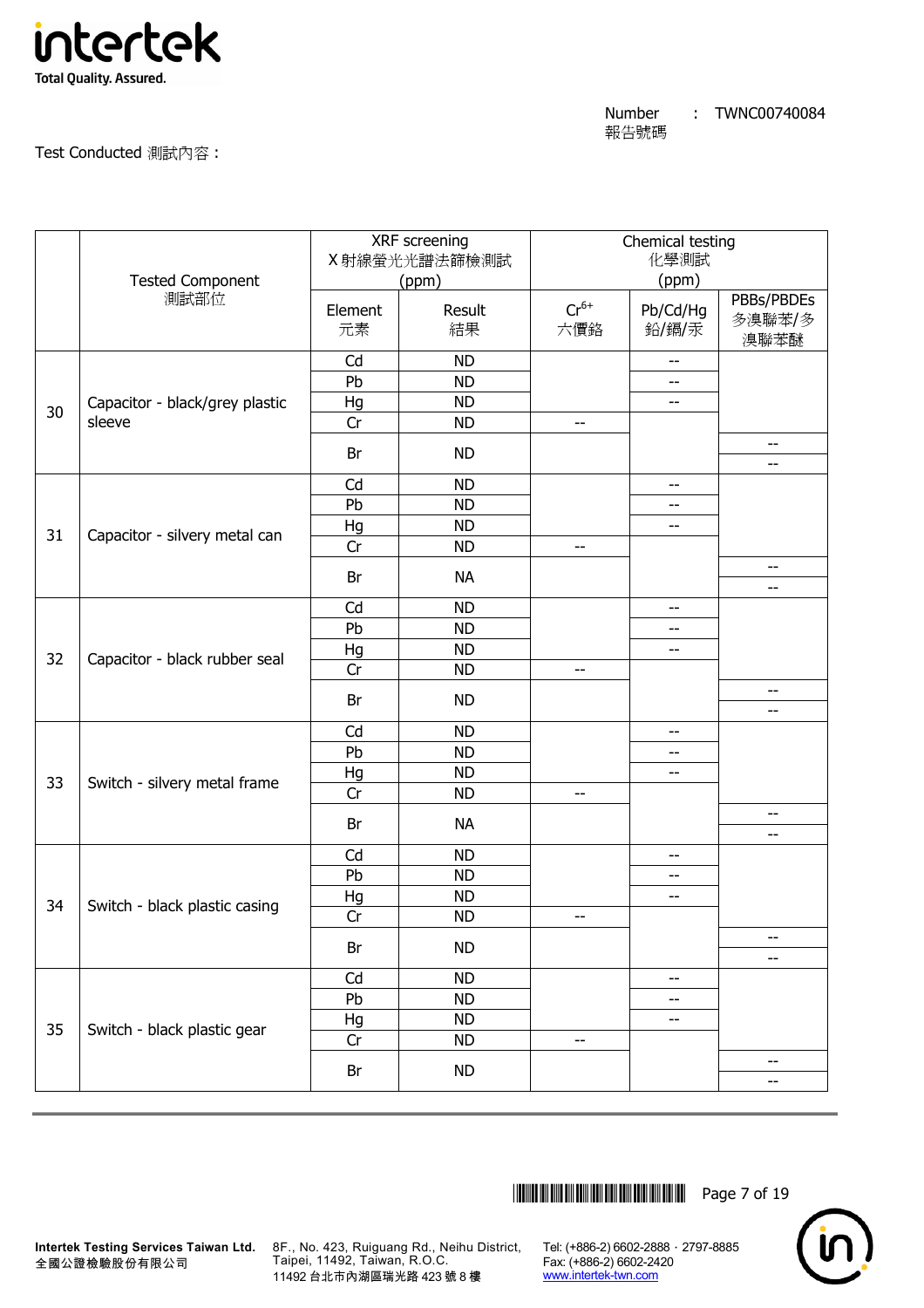

Test Conducted 測試內容 :

|    | <b>Tested Component</b>                           | XRF screening<br>X 射線螢光光譜法篩檢測試<br>(ppm) |                          |                  | Chemical testing<br>化學測試<br>(ppm) |                                             |  |  |
|----|---------------------------------------------------|-----------------------------------------|--------------------------|------------------|-----------------------------------|---------------------------------------------|--|--|
|    | 測試部位                                              | Element<br>元素                           | Result<br>結果             | $Cr^{6+}$<br>六價鉻 | Pb/Cd/Hg<br>鉛/鎘/汞                 | PBBs/PBDEs<br>多溴聯苯/多<br>溴聯苯醚                |  |  |
|    |                                                   | Cd                                      | <b>ND</b>                |                  | $-$                               |                                             |  |  |
|    |                                                   | Pb                                      | <b>ND</b>                |                  | --                                |                                             |  |  |
| 36 | Switch - silvery metal pin                        | Hg                                      | <b>ND</b>                |                  | --                                |                                             |  |  |
|    |                                                   | Cr                                      | <b>ND</b>                | --               |                                   |                                             |  |  |
|    |                                                   | Br                                      | <b>NA</b>                |                  |                                   | $-$<br>$-$                                  |  |  |
|    |                                                   | Cd                                      | <b>ND</b>                |                  | $-$                               |                                             |  |  |
|    |                                                   | Pb                                      | <b>ND</b>                |                  | --                                |                                             |  |  |
| 37 | Sensor - blackish grey molding                    | Hg                                      | <b>ND</b>                |                  | --                                |                                             |  |  |
|    | part                                              | Cr                                      | <b>ND</b>                | --               |                                   |                                             |  |  |
|    |                                                   | Br                                      | <b>ND</b>                |                  |                                   | $\hspace{0.05cm}$ – $\hspace{0.05cm}$<br>-- |  |  |
|    |                                                   | Cd                                      | $-$                      |                  | <b>ND</b>                         |                                             |  |  |
|    | PCBA [The all tested<br>components were excluded] | Pb                                      | $-$                      |                  | 27                                |                                             |  |  |
|    |                                                   | Hg                                      | $\overline{\phantom{a}}$ |                  | <b>ND</b>                         |                                             |  |  |
| 38 |                                                   | Cr                                      | $-$                      | <b>ND</b>        |                                   |                                             |  |  |
|    |                                                   | Br                                      | --                       |                  |                                   | PBBs: ND<br>PBDEs: ND                       |  |  |
|    |                                                   | Cd                                      | <b>ND</b>                |                  | --                                |                                             |  |  |
|    |                                                   | Pb                                      | <b>ND</b>                |                  | --                                |                                             |  |  |
|    | LED - semitransparent molding                     | Hg                                      | <b>ND</b>                |                  | --                                |                                             |  |  |
| 39 | part                                              | Cr                                      | <b>ND</b>                | $-$              |                                   |                                             |  |  |
|    |                                                   | Br                                      | 2685                     |                  |                                   | PBBs: ND<br>PBDEs: ND                       |  |  |
|    |                                                   | Cd                                      | <b>ND</b>                |                  | $-$                               |                                             |  |  |
|    |                                                   | Pb                                      | <b>ND</b>                |                  | --                                |                                             |  |  |
|    | LED - silvery/coppery metal                       | Hg                                      | <b>ND</b>                |                  | --                                |                                             |  |  |
| 40 | pin                                               | Cr                                      | <b>ND</b>                | --               |                                   |                                             |  |  |
|    |                                                   | Br                                      | <b>NA</b>                |                  |                                   | $\overline{\phantom{a}}$<br>--              |  |  |
|    |                                                   | Cd                                      | $\overline{\phantom{m}}$ |                  | <b>ND</b>                         |                                             |  |  |
|    |                                                   | Pb                                      | --                       |                  | 24                                |                                             |  |  |
|    | PCBA [The all tested                              | Hg                                      | $-$                      |                  | <b>ND</b>                         |                                             |  |  |
| 41 | components were excluded]                         | Cr                                      | $- -$                    | <b>ND</b>        |                                   |                                             |  |  |
|    |                                                   | Br                                      | $-$                      |                  |                                   | PBBs: ND<br>PBDEs: ND                       |  |  |



**Intertek Testing Services Taiwan Ltd.** 8F., No. 423, Ruiguang Rd., Neihu District, Taipei, 11492, Taiwan, R.O.C. 11492 台北市內湖區瑞光路 423 號 8 樓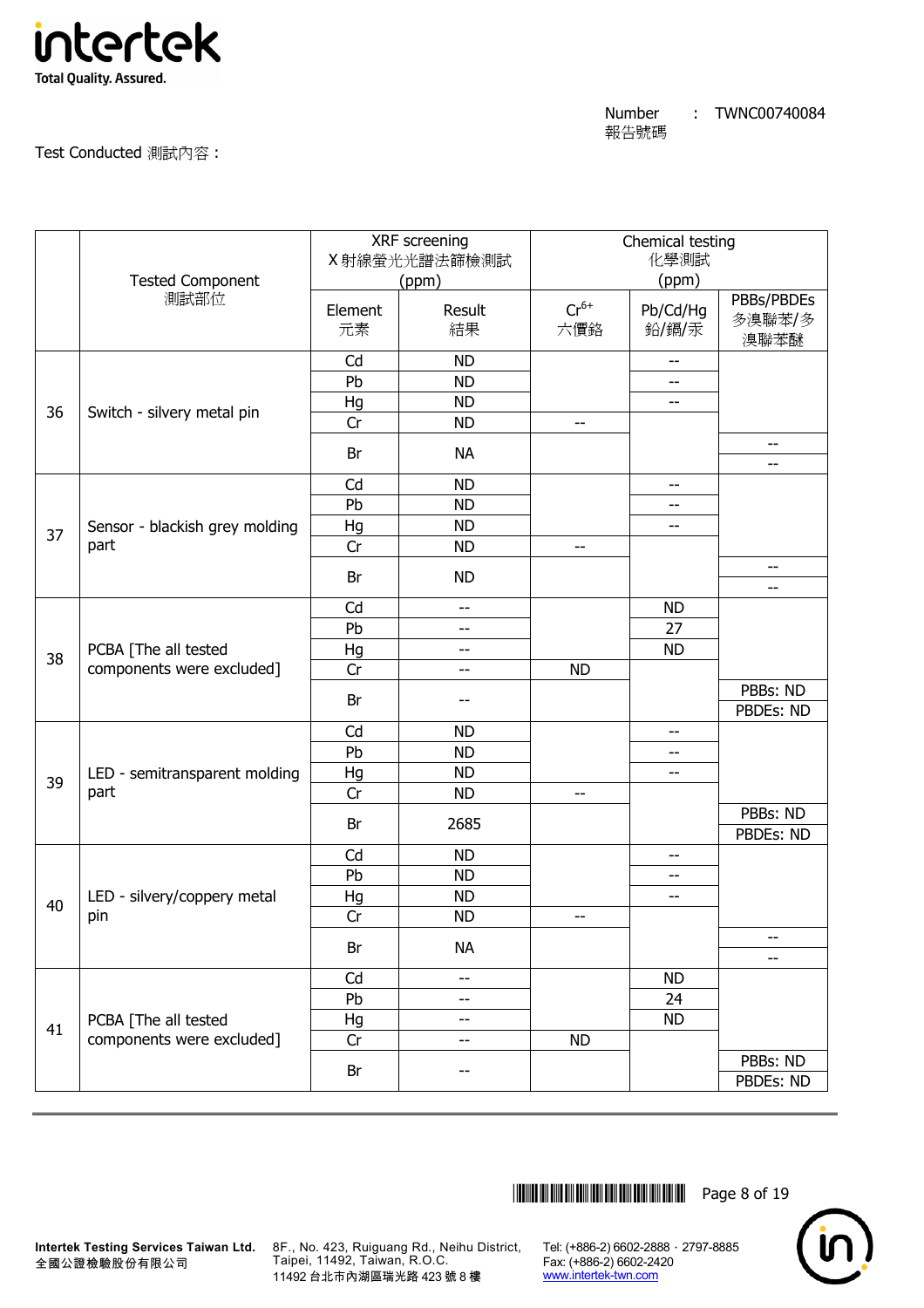

Test Conducted 測試內容 :

|    |                                |               | XRF screening<br>X射線螢光光譜法篩檢測試 |                   | Chemical testing<br>化學測試 |                                                     |
|----|--------------------------------|---------------|-------------------------------|-------------------|--------------------------|-----------------------------------------------------|
|    | <b>Tested Component</b>        |               | (ppm)                         |                   | (ppm)                    |                                                     |
|    | 測試部位                           | Element<br>元素 | Result<br>結果                  | $Cr^{6+}$<br>六價鉻  | Pb/Cd/Hg<br>鉛/鎘/汞        | PBBs/PBDEs<br>多溴聯苯/多<br>溴聯苯醚                        |
|    |                                | Cd            | <b>ND</b>                     |                   | $\overline{\phantom{m}}$ |                                                     |
|    |                                | Pb            | <b>ND</b>                     |                   | $-$                      |                                                     |
| 42 | Red/grey cable jacket          | Hg            | <b>ND</b>                     |                   | $- -$                    |                                                     |
|    |                                | Cr            | <b>ND</b>                     | $- -$             |                          |                                                     |
|    |                                | Br            | <b>ND</b>                     |                   |                          | $-\!$ –<br>$-$                                      |
|    |                                | Cd            | <b>ND</b>                     |                   | --                       |                                                     |
|    |                                | Pb            | <b>ND</b>                     |                   | --                       |                                                     |
|    |                                | Hg            | <b>ND</b>                     |                   | $-$                      |                                                     |
| 43 | Silvery metal wire             | Cr            | <b>ND</b>                     | $\qquad \qquad -$ |                          |                                                     |
|    |                                | Br            | <b>NA</b>                     |                   |                          | $\overline{\phantom{a}}$<br>--                      |
|    |                                | Cd            | <b>ND</b>                     |                   | --                       |                                                     |
|    |                                | Pb            | <b>ND</b>                     |                   | --                       |                                                     |
|    | White plastic connector        | Hg            | <b>ND</b>                     |                   | $-$                      |                                                     |
| 44 |                                | Cr            | <b>ND</b>                     | $- -$             |                          |                                                     |
|    |                                | Br            | <b>ND</b>                     |                   |                          | --<br>--                                            |
|    |                                | Cd            | <b>ND</b>                     |                   | --                       |                                                     |
|    |                                | Pb            | <b>ND</b>                     |                   | --                       |                                                     |
|    |                                | Hg            | <b>ND</b>                     |                   | --                       |                                                     |
| 45 | Silvery metal pin of connector | Cr            | <b>ND</b>                     | --                |                          |                                                     |
|    |                                |               |                               |                   |                          | --                                                  |
|    |                                | Br            | <b>NA</b>                     |                   |                          | $-$                                                 |
|    |                                | Cd            | <b>ND</b>                     |                   | $ -$                     |                                                     |
|    |                                | Pb            | <b>ND</b>                     |                   | --                       |                                                     |
| 46 | Black cable jacket             | Hg            | <b>ND</b>                     |                   | $ -$                     |                                                     |
|    |                                | Cr            | <b>ND</b>                     | --                |                          |                                                     |
|    |                                | Br            | <b>ND</b>                     |                   |                          | $-$<br>--                                           |
|    |                                | Cd            | <b>ND</b>                     |                   | --                       |                                                     |
|    |                                | Pb            | <b>ND</b>                     |                   | --                       |                                                     |
|    |                                | Hg            | <b>ND</b>                     |                   | --                       |                                                     |
| 47 | Red cable jacket               | Cr            | <b>ND</b>                     | --                |                          |                                                     |
|    |                                | Br            | <b>ND</b>                     |                   |                          | $\hspace{0.05cm} -\hspace{0.05cm} -\hspace{0.05cm}$ |
|    |                                |               |                               |                   |                          | --                                                  |



**Intertek Testing Services Taiwan Ltd.** 8F., No. 423, Ruiguang Rd., Neihu District, Taipei, 11492, Taiwan, R.O.C. 11492 台北市內湖區瑞光路 423 號 8 樓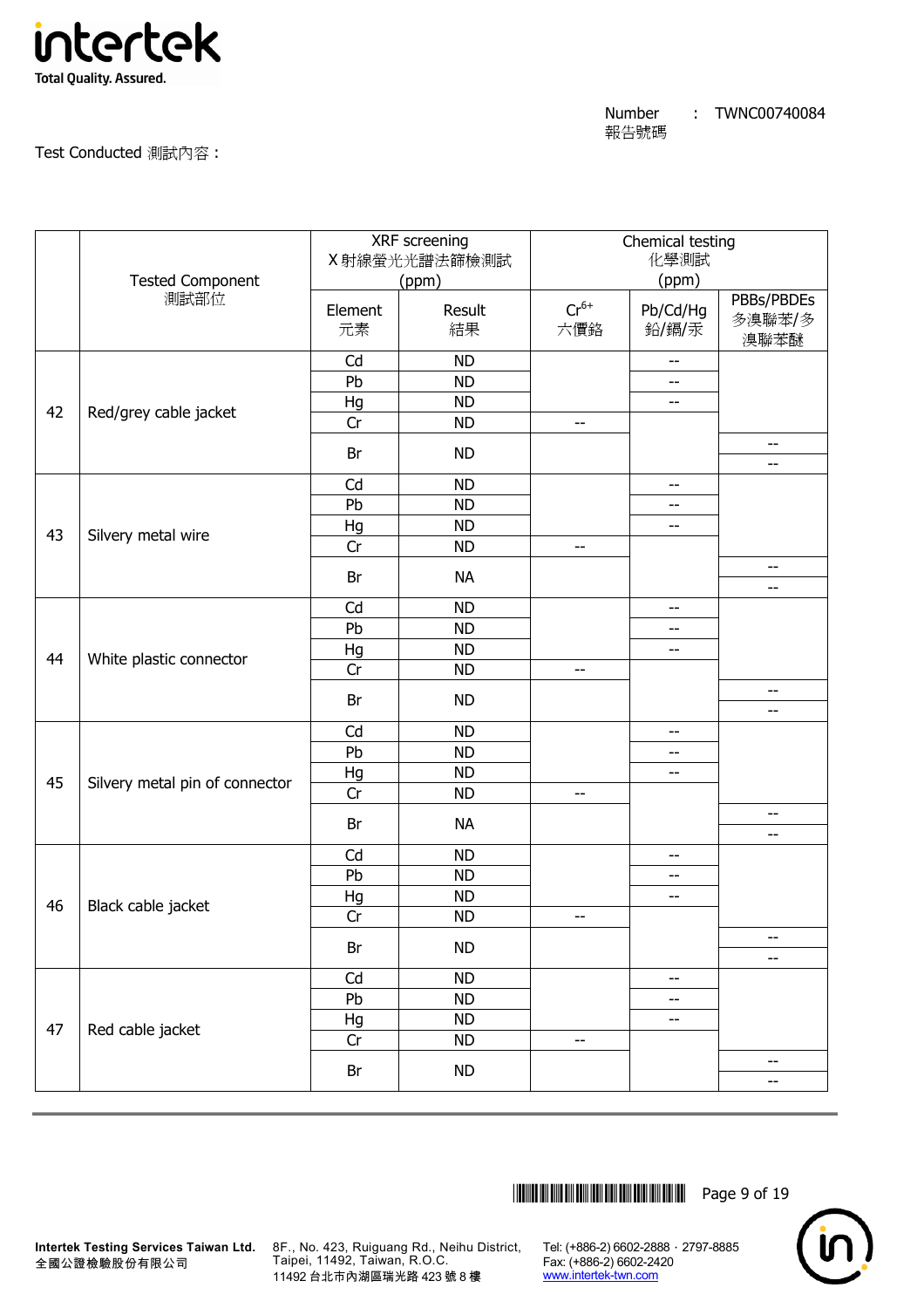

Test Conducted 測試內容 :

|    | <b>Tested Component</b>          |               | XRF screening<br>X射線螢光光譜法篩檢測試<br>(ppm) |                  | Chemical testing<br>化學測試<br>(ppm) |                                |
|----|----------------------------------|---------------|----------------------------------------|------------------|-----------------------------------|--------------------------------|
|    | 測試部位                             | Element<br>元素 | Result<br>結果                           | $Cr^{6+}$<br>六價鉻 | Pb/Cd/Hg<br>鉛/鎘/汞                 | PBBs/PBDEs<br>多溴聯苯/多<br>溴聯苯醚   |
|    |                                  | Cd            | <b>ND</b>                              |                  | $\overline{\phantom{a}}$          |                                |
|    |                                  | Pb            | <b>ND</b>                              |                  | --                                |                                |
| 48 | Silvery metal wire               | Hg            | <b>ND</b>                              |                  | $-$                               |                                |
|    |                                  | Cr            | <b>ND</b>                              | $-$              |                                   |                                |
|    |                                  | Br            | <b>NA</b>                              |                  |                                   | $- -$<br>$-$                   |
|    |                                  | Cd            | <b>ND</b>                              |                  | $ -$                              |                                |
|    |                                  | Pb            | <b>ND</b>                              |                  | --                                |                                |
| 49 |                                  | Hg            | <b>ND</b>                              |                  | --                                |                                |
|    | White plastic connector          | Cr            | <b>ND</b>                              | --               |                                   |                                |
|    |                                  | Br            | <b>ND</b>                              |                  |                                   | --<br>--                       |
|    |                                  | Cd            | <b>ND</b>                              |                  | $-$                               |                                |
|    | Silvery metal pin of connector   | Pb            | <b>ND</b>                              |                  | --                                |                                |
|    |                                  | Hg            | <b>ND</b>                              |                  | --                                |                                |
| 50 |                                  | Cr            | <b>ND</b>                              | $- -$            |                                   |                                |
|    |                                  | Br            | <b>NA</b>                              |                  |                                   | --<br>--                       |
|    |                                  | Cd            | <b>ND</b>                              |                  | $\overline{\phantom{a}}$          |                                |
|    |                                  | Pb            | <b>ND</b>                              |                  | $-$                               |                                |
|    |                                  | Hg            | <b>ND</b>                              |                  | --                                |                                |
| 51 | White/blue flat cable            | Cr            | <b>ND</b>                              | --               |                                   |                                |
|    |                                  |               |                                        |                  |                                   | PBBs: ND                       |
|    |                                  | Br            | 116200                                 |                  |                                   | PBDEs: ND                      |
|    |                                  | Cd            | <b>ND</b>                              |                  | --                                |                                |
|    |                                  | Pb            | <b>ND</b>                              |                  | --                                |                                |
| 52 | Black strain relief hood of plug | Hg            | <b>ND</b>                              |                  | $-$                               |                                |
|    |                                  | Cr            | <b>ND</b>                              | --               |                                   |                                |
|    |                                  | Br            | <b>ND</b>                              |                  |                                   | --<br>--                       |
|    |                                  | Cd            | <b>ND</b>                              |                  | --                                |                                |
|    |                                  | Pb            | <b>ND</b>                              |                  | --                                |                                |
|    |                                  | Hg            | <b>ND</b>                              |                  | --                                |                                |
| 53 | USB plug - golden metal frame    | Cr            | <b>ND</b>                              | --               |                                   |                                |
|    |                                  | Br            | <b>NA</b>                              |                  |                                   | $\overline{\phantom{a}}$<br>-- |
|    |                                  |               |                                        |                  |                                   |                                |



全國公證檢驗股份有限公司

**Intertek Testing Services Taiwan Ltd.** 8F., No. 423, Ruiguang Rd., Neihu District, Taipei, 11492, Taiwan, R.O.C. 11492 台北市內湖區瑞光路 423 號 8 樓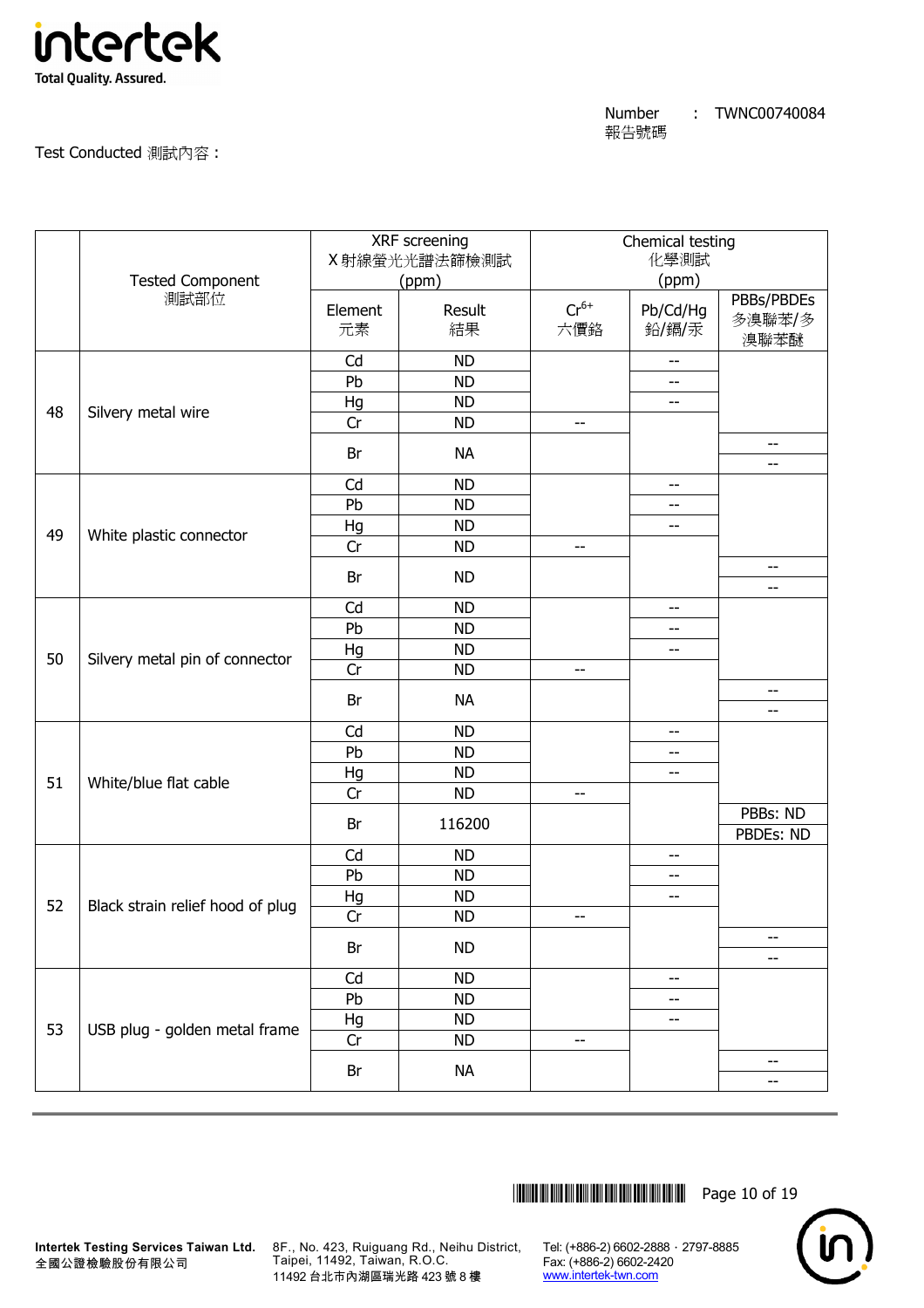

Test Conducted 測試內容 :

|    | <b>Tested Component</b>                                  |               | XRF screening<br>X 射線螢光光譜法篩檢測試<br>(ppm) |                          | Chemical testing<br>化學測試<br>(ppm)     |                              |
|----|----------------------------------------------------------|---------------|-----------------------------------------|--------------------------|---------------------------------------|------------------------------|
|    | 測試部位                                                     | Element<br>元素 | Result<br>結果                            | $Cr^{6+}$<br>六價鉻         | Pb/Cd/Hg<br>鉛/鎘/汞                     | PBBs/PBDEs<br>多溴聯苯/多<br>溴聯苯醚 |
|    |                                                          | Cd            | <b>ND</b>                               |                          | $- -$                                 |                              |
|    |                                                          | Pb            | <b>ND</b>                               |                          | $-$                                   |                              |
| 54 | USB plug - white plastic socket                          | Hg            | <b>ND</b>                               |                          | --                                    |                              |
|    |                                                          | Cr            | <b>ND</b>                               | $-$                      |                                       |                              |
|    |                                                          | Br            | 956                                     |                          |                                       | PBBs: ND<br>PBDEs: ND        |
|    |                                                          | Cd            | <b>ND</b>                               |                          | $- -$                                 |                              |
|    |                                                          | Pb            | <b>ND</b>                               |                          | $\hspace{0.05cm}$ – $\hspace{0.05cm}$ |                              |
|    |                                                          | Hg            | <b>ND</b>                               |                          | $\overline{\phantom{m}}$              |                              |
| 55 | USB plug - golden metal pin                              | Cr            | <b>ND</b>                               | --                       |                                       |                              |
|    |                                                          | Br            | <b>NA</b>                               |                          |                                       | $-\!$<br>--                  |
|    |                                                          | Cd            | <b>ND</b>                               |                          | $-$                                   |                              |
|    | Velcro -<br>transparent/black/white plastic<br>hook side | Pb            | <b>ND</b>                               |                          | $-$                                   |                              |
|    |                                                          | Hg            | <b>ND</b>                               |                          | $\overline{\phantom{m}}$              |                              |
| 56 |                                                          | Cr            | <b>ND</b>                               | $\overline{\phantom{a}}$ |                                       |                              |
|    |                                                          | Br            | <b>ND</b>                               |                          |                                       | --<br>$-$                    |
|    |                                                          | Cd            | <b>ND</b>                               |                          | --                                    |                              |
|    |                                                          | Pb            | <b>ND</b>                               |                          | $ \!-$                                |                              |
|    |                                                          | Hg            | <b>ND</b>                               |                          | $\overline{\phantom{m}}$              |                              |
| 57 | Velcro - black fabric pile side                          | Cr            | <b>ND</b>                               | --                       |                                       |                              |
|    |                                                          |               |                                         |                          |                                       | $-$                          |
|    |                                                          | Br            | <b>ND</b>                               |                          |                                       | --                           |
|    |                                                          | Cd            | <b>ND</b>                               |                          | $- -$                                 |                              |
|    |                                                          | Pb            | <b>ND</b>                               |                          | $\overline{\phantom{a}}$              |                              |
|    |                                                          | Hg            | <b>ND</b>                               |                          | $\overline{\phantom{m}}$              |                              |
| 58 | Black core ring                                          | Cr            | <b>ND</b>                               | --                       |                                       |                              |
|    |                                                          | Br            | <b>ND</b>                               |                          |                                       | --                           |
|    |                                                          |               | <b>ND</b>                               |                          |                                       | --                           |
|    |                                                          | Cd<br>Pb      | <b>ND</b>                               |                          | --                                    |                              |
|    |                                                          |               | <b>ND</b>                               |                          | --                                    |                              |
| 59 | Black/white fabric sheath                                | Hg<br>Cr      | <b>ND</b>                               | --                       | --                                    |                              |
|    |                                                          |               |                                         |                          |                                       | $-\!$                        |
|    |                                                          | Br            | <b>ND</b>                               |                          |                                       | --                           |
|    |                                                          |               |                                         |                          |                                       |                              |



**Intertek Testing Services Taiwan Ltd.** 8F., No. 423, Ruiguang Rd., Neihu District, Taipei, 11492, Taiwan, R.O.C. 11492 台北市內湖區瑞光路 423 號 8 樓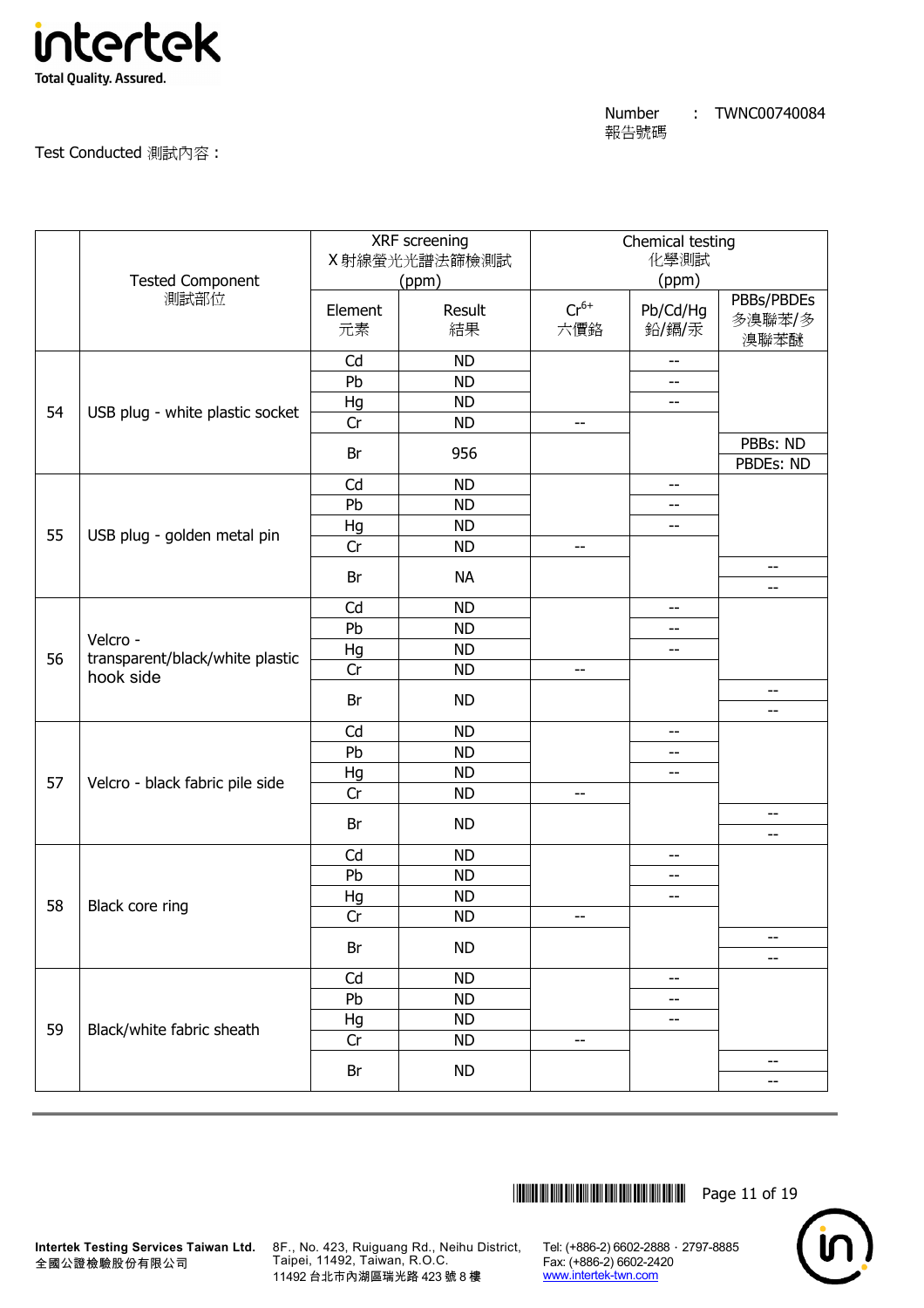

Test Conducted 測試內容 :

|    | <b>Tested Component</b>    |               | XRF screening<br>X射線螢光光譜法篩檢測試<br>(ppm) |                  | Chemical testing<br>化學測試<br>(ppm) |                              |
|----|----------------------------|---------------|----------------------------------------|------------------|-----------------------------------|------------------------------|
|    | 測試部位                       | Element<br>元素 | Result<br>結果                           | $Cr^{6+}$<br>六價鉻 | Pb/Cd/Hg<br>鉛/鎘/汞                 | PBBs/PBDEs<br>多溴聯苯/多<br>溴聯苯醚 |
|    |                            | Cd            | <b>ND</b>                              |                  | $\overline{\phantom{m}}$          |                              |
|    |                            | Pb            | <b>ND</b>                              |                  | --                                |                              |
| 60 | Black heat shrinkable tube | Hg            | <b>ND</b>                              |                  | $\overline{\phantom{m}}$          |                              |
|    |                            | Cr            | <b>ND</b>                              | --               |                                   |                              |
|    |                            | Br            | <b>ND</b>                              |                  |                                   | $-\!$<br>$-$                 |
|    |                            | Cd            | <b>ND</b>                              |                  | --                                |                              |
|    |                            | Pb            | <b>ND</b>                              |                  | --                                |                              |
|    |                            | Hg            | <b>ND</b>                              |                  | --                                |                              |
| 61 | Black cable jacket         | Cr            | <b>ND</b>                              | $-$              |                                   |                              |
|    |                            | Br            | <b>ND</b>                              |                  |                                   | $-\!$<br>$-$                 |
|    |                            | Cd            | <b>ND</b>                              |                  | --                                |                              |
|    |                            | Pb            | <b>ND</b>                              |                  | $-$                               |                              |
|    |                            | Hg            | <b>ND</b>                              |                  | $-$                               |                              |
| 62 | White cable jacket         | Cr            | <b>ND</b>                              | --               |                                   |                              |
|    |                            | Br            | <b>ND</b>                              |                  |                                   | --<br>--                     |
|    |                            | Cd            | <b>ND</b>                              |                  | --                                |                              |
|    |                            | Pb            | <b>ND</b>                              |                  | --                                |                              |
|    |                            | Hg            | <b>ND</b>                              |                  | --                                |                              |
| 63 | Green cable jacket         | Cr            | <b>ND</b>                              | --               |                                   |                              |
|    |                            | Br            | <b>ND</b>                              |                  |                                   | --                           |
|    |                            |               |                                        |                  |                                   | --                           |
|    |                            | Cd            | <b>ND</b>                              |                  | $ -$                              |                              |
|    |                            | Pb            | <b>ND</b>                              |                  | --                                |                              |
| 64 | Red cable jacket           | Hg            | <b>ND</b>                              |                  | $-$                               |                              |
|    |                            | Cr            | <b>ND</b>                              | --               |                                   |                              |
|    |                            | Br            | <b>ND</b>                              |                  |                                   | --<br>--                     |
|    |                            | Cd            | <b>ND</b>                              |                  | --                                |                              |
|    |                            | Pb            | <b>ND</b>                              |                  | --                                |                              |
|    |                            | Hg            | <b>ND</b>                              |                  | $-$                               |                              |
| 65 | Coppery metal wire         | Cr            | <b>ND</b>                              | $- -$            |                                   |                              |
|    |                            | Br            | <b>NA</b>                              |                  |                                   | $-\!$<br>--                  |
|    |                            |               |                                        |                  |                                   |                              |



**Intertek Testing Services Taiwan Ltd.** 8F., No. 423, Ruiguang Rd., Neihu District, Taipei, 11492, Taiwan, R.O.C. 11492 台北市內湖區瑞光路 423 號 8 樓

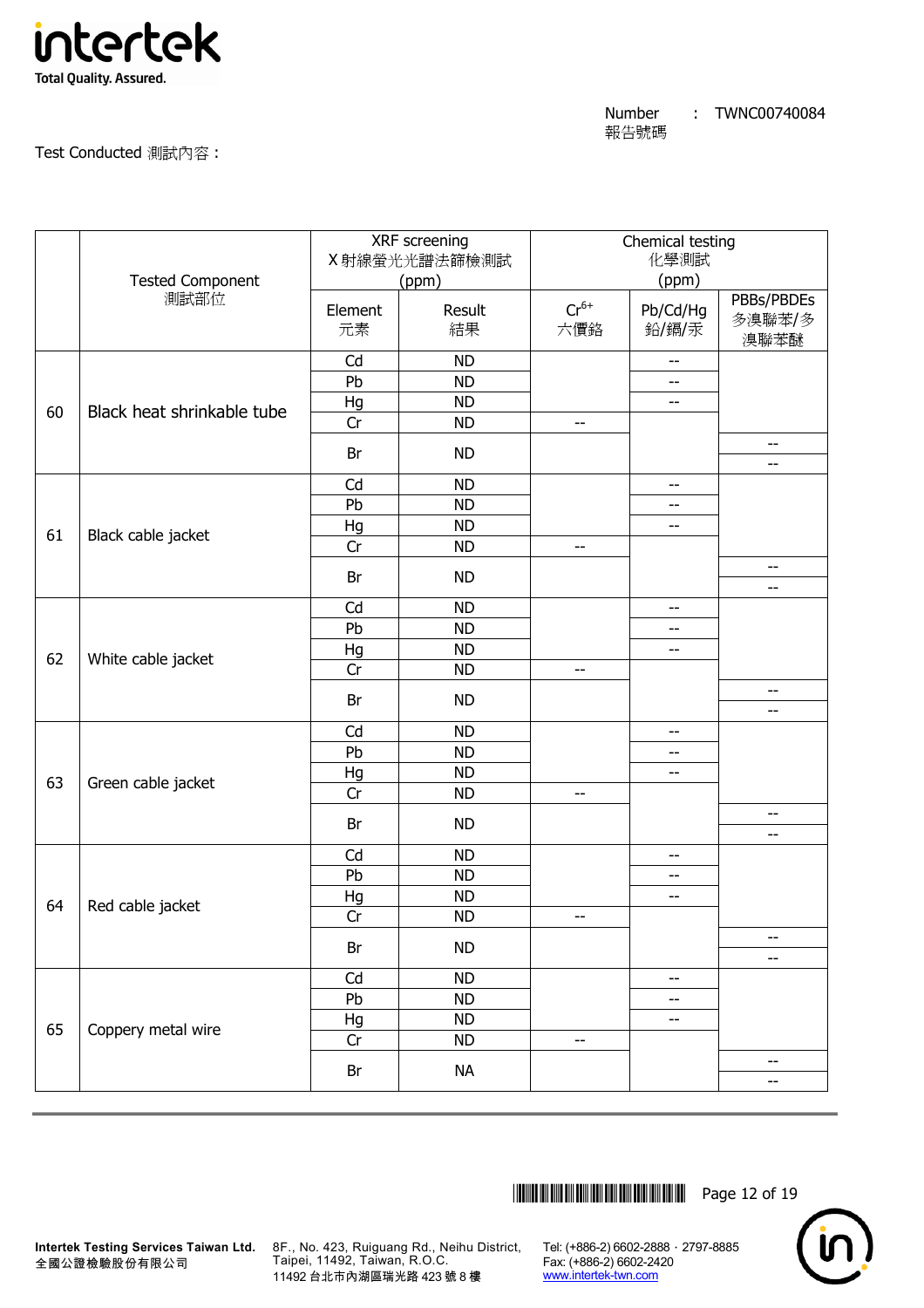

Test Conducted 測試內容 :

|    | <b>Tested Component</b>                                                                             | XRF screening<br>X 射線螢光光譜法篩檢測試<br>(ppm) |              | Chemical testing<br>化學測試<br>(ppm) |                          |                                                           |
|----|-----------------------------------------------------------------------------------------------------|-----------------------------------------|--------------|-----------------------------------|--------------------------|-----------------------------------------------------------|
|    | 測試部位                                                                                                | Element<br>元素                           | Result<br>結果 | $Cr^{6+}$<br>六價鉻                  | Pb/Cd/Hg<br>鉛/鎘/汞        | PBBs/PBDEs<br>多溴聯苯/多<br>溴聯苯醚                              |
|    |                                                                                                     | Cd                                      | <b>ND</b>    |                                   | $\overline{\phantom{m}}$ |                                                           |
| 66 | White plastic connector                                                                             | Pb                                      | <b>ND</b>    |                                   | --                       |                                                           |
|    |                                                                                                     | Hg                                      | <b>ND</b>    |                                   | $- -$                    |                                                           |
|    |                                                                                                     | Cr                                      | <b>ND</b>    | $-$                               |                          |                                                           |
|    |                                                                                                     | Br                                      | <b>ND</b>    |                                   |                          | $-\!$ –<br>$-$                                            |
|    |                                                                                                     | Cd                                      | <b>ND</b>    |                                   | --                       |                                                           |
|    |                                                                                                     | Pb                                      | <b>ND</b>    |                                   | --                       |                                                           |
| 67 |                                                                                                     | Hg                                      | <b>ND</b>    |                                   | $-$                      |                                                           |
|    | Silvery metal pin of connector                                                                      | Cr                                      | <b>ND</b>    | $-$                               |                          |                                                           |
|    |                                                                                                     | Br                                      | <b>NA</b>    |                                   |                          | $\overline{\phantom{a}}$<br>--                            |
|    |                                                                                                     | Cd                                      | <b>ND</b>    |                                   | --                       |                                                           |
|    |                                                                                                     | Pb                                      | <b>ND</b>    |                                   | --                       |                                                           |
|    |                                                                                                     | Hg                                      | <b>ND</b>    |                                   | $-$                      |                                                           |
| 68 | <b>Black cable insulation</b>                                                                       | Cr                                      | <b>ND</b>    | $- -$                             |                          |                                                           |
|    |                                                                                                     | Br                                      | <b>ND</b>    |                                   |                          | --<br>--                                                  |
|    | Silvery mylar film                                                                                  | Cd                                      | <b>ND</b>    |                                   | --                       |                                                           |
|    |                                                                                                     | Pb                                      | <b>ND</b>    |                                   | --                       |                                                           |
|    |                                                                                                     | Hg                                      | <b>ND</b>    |                                   | --                       |                                                           |
| 69 |                                                                                                     | Cr                                      | <b>ND</b>    | --                                |                          |                                                           |
|    |                                                                                                     | Br                                      | <b>ND</b>    |                                   |                          | --<br>$-$                                                 |
|    |                                                                                                     | Cd                                      | <b>ND</b>    |                                   | $- -$                    |                                                           |
|    | Semitransparent plastic top<br>cover with green/black/white<br>coating<br>Black/green fabric sheath | Pb                                      | <b>ND</b>    |                                   | --                       |                                                           |
|    |                                                                                                     | Hg                                      | <b>ND</b>    |                                   | $-$                      |                                                           |
| 70 |                                                                                                     | Cr                                      | <b>ND</b>    | --                                |                          |                                                           |
|    |                                                                                                     | Br                                      | <b>ND</b>    |                                   |                          | $-$                                                       |
|    |                                                                                                     |                                         |              |                                   |                          | --                                                        |
| 71 |                                                                                                     | Cd                                      | <b>ND</b>    |                                   | --                       |                                                           |
|    |                                                                                                     | Pb                                      | <b>ND</b>    |                                   | --                       |                                                           |
|    |                                                                                                     | Hg                                      | <b>ND</b>    |                                   | --                       |                                                           |
|    |                                                                                                     | Cr                                      | <b>ND</b>    | --                                |                          |                                                           |
|    |                                                                                                     | Br                                      | <b>ND</b>    |                                   |                          | $\hspace{0.05cm} -\hspace{0.05cm} -\hspace{0.05cm}$<br>-- |



Taipei, 11492, Taiwan, R.O.C. 11492 台北市內湖區瑞光路 423 號 8 樓

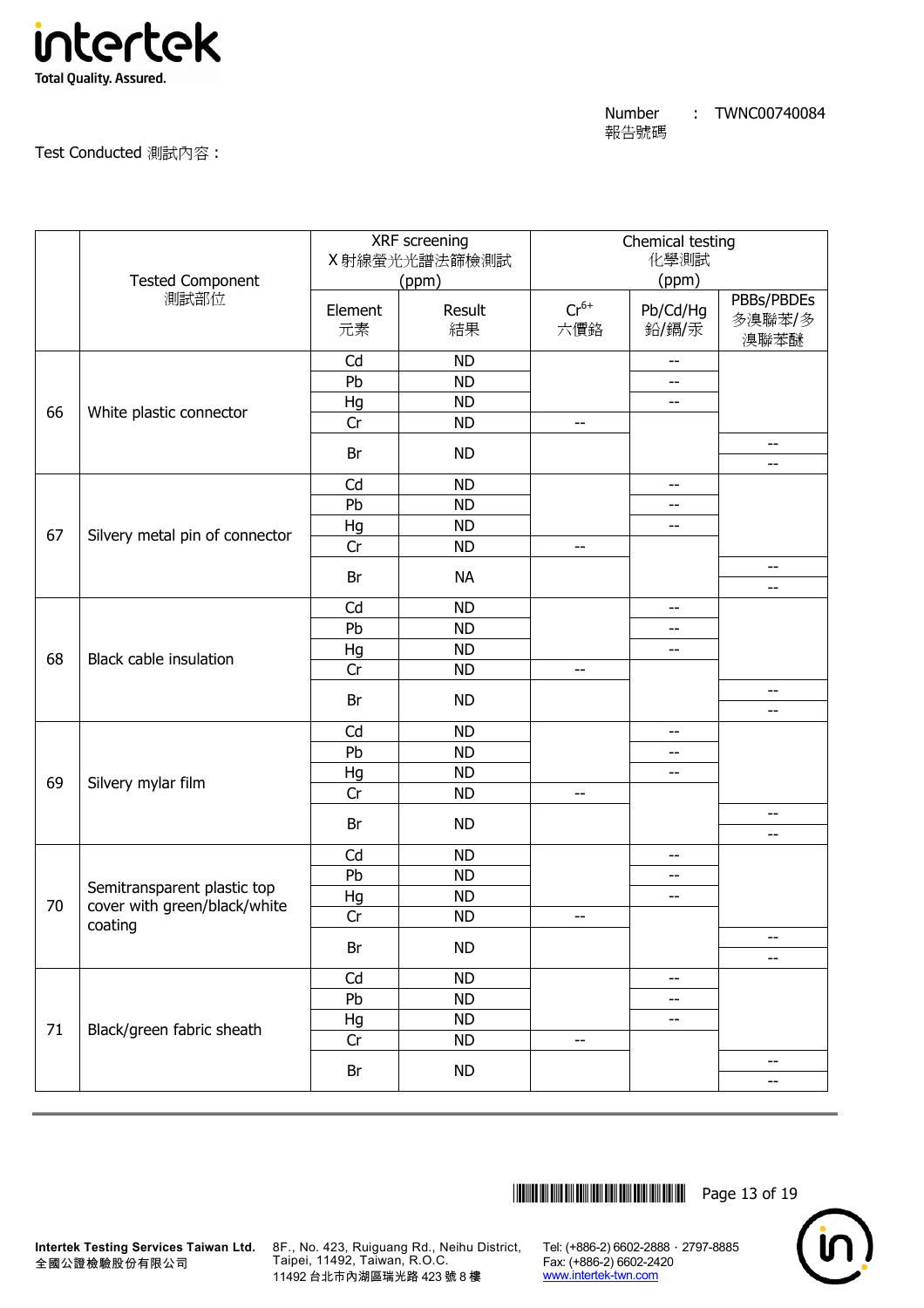

Test Conducted 測試內容 :

Number 報告號碼 : TWNC00740084

| Remarks:<br>備註                                            | ppm                                                                                                   | $=$ Parts per million $=$ mg/kg<br>百萬分之一 = 毫克/公斤                                                                                                                                                                         |  |  |
|-----------------------------------------------------------|-------------------------------------------------------------------------------------------------------|--------------------------------------------------------------------------------------------------------------------------------------------------------------------------------------------------------------------------|--|--|
|                                                           | ND.                                                                                                   | = Not detected and pass, the screened sample is found to be under detection limit of table II.<br>未檢測出且合格,測試部位的結果低於表格 II 中的偵測極限                                                                                          |  |  |
|                                                           | NА                                                                                                    | <b>Not applicable</b> 不適用<br>$=$                                                                                                                                                                                         |  |  |
|                                                           |                                                                                                       | = Not tested 未檢測                                                                                                                                                                                                         |  |  |
|                                                           | Negative                                                                                              | = A negative test result indicated positive observation was not found at the time of test.<br>When the spot test showed a negative result, the boiling water extraction procedure<br>shall be used to verify the result. |  |  |
|                                                           |                                                                                                       | A negative test result indicated positive observation was not found at the time of test.<br>此陰性結果顯示樣品在分析過程中無發現任何陽性現象的存在。若點測試的結果爲陰性,<br>應以沸水萃取法查證結果。                                                                      |  |  |
|                                                           | - As per applicant's request, the Chromium VI ( $Cr6+$ ) content of metal material was conducted spot |                                                                                                                                                                                                                          |  |  |
|                                                           | test only.                                                                                            |                                                                                                                                                                                                                          |  |  |
| 依據客戶要求,金屬材質的部位僅以點測試測量六價鉻含量。                               |                                                                                                       |                                                                                                                                                                                                                          |  |  |
| - PCB assembly was ground and randomly selected for test. |                                                                                                       |                                                                                                                                                                                                                          |  |  |
|                                                           |                                                                                                       | 印刷電路板經粉碎及隨機均勻取樣後進行測試。                                                                                                                                                                                                    |  |  |
|                                                           |                                                                                                       | Responsibility of Chemist 分析人員 : Pelny Hsiao/ Vita Fu                                                                                                                                                                    |  |  |
|                                                           |                                                                                                       | Date Sample Received 樣品收件日期<br>: Oct 19, 2018                                                                                                                                                                            |  |  |
| Test Period 樣品測試期間                                        |                                                                                                       | : Oct 19, 2018 to Oct 31, 2018                                                                                                                                                                                           |  |  |

\*THJ0740084\* Page 14 of 19



全國公證檢驗股份有限公司

**Intertek Testing Services Taiwan Ltd.** 8F., No. 423, Ruiguang Rd., Neihu District, Taipei, 11492, Taiwan, R.O.C. 11492 台北市內湖區瑞光路 423 號 8 樓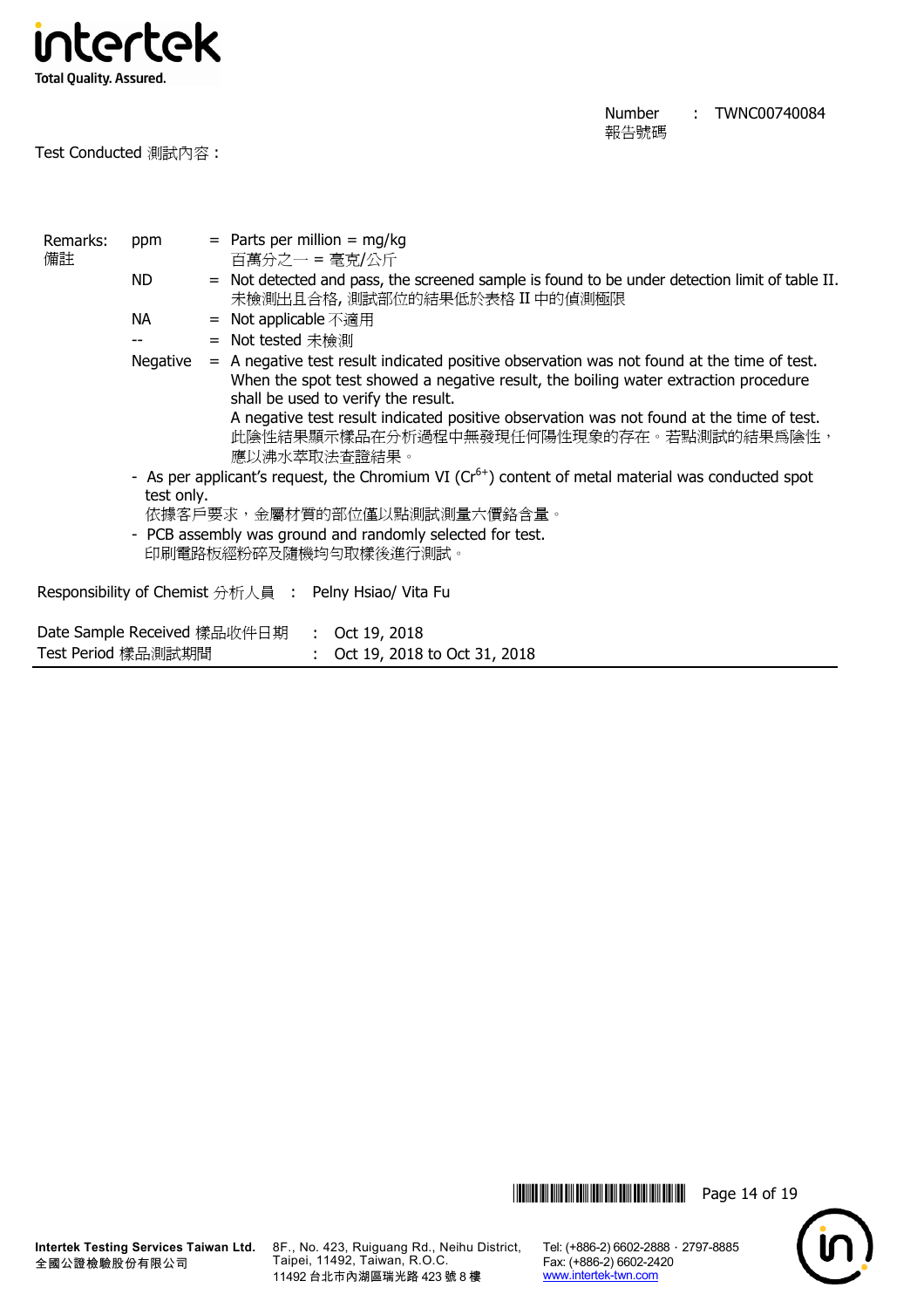

# Test Conducted 測試內容 :

#### Table I: XRF screening limits in mg/kg for regulated elements in various materials. 表格 I: X 射線螢光光譜法在不同材質中對不同元素的篩檢極限(mg/kg)

| Element | <b>Polymer Materials</b>       | <b>Metallic Materials</b>      | <b>Composite Materials</b>     |
|---------|--------------------------------|--------------------------------|--------------------------------|
| 元素      | 聚合物材質                          | 金屬材質                           | 複合性材質                          |
| 鎘 (Cd)  | $BL \le 70 < X < 130 \le OL$   | $BL \le 70 < X < 130 \le OL$   | $BL \le 70 < X < 150 \le OL$   |
| 鉛(Pb)   | $BL \le 700 < X < 1300 \le OL$ | $BL \le 700 < X < 1300 \le OL$ | $BL \le 500 < X < 1500 \le OL$ |
| 汞 (Hg)  | $BL \le 700 < X < 1300 \le OL$ | $BL \le 700 < X < 1300 \le OL$ | $BL \le 500 < X < 1500 \le OL$ |
| 銘 (Cr)  | $BL \le 700 < X$               | $BL \le 700 < X$               | $BL \le 500 < X$               |
| 溴(Br)   | $BL \leq 300 < X$              | Not Applicable<br>不適用          | $BL \le 250 < X$               |

| Remarks:<br>備註 | mg/kg | $=$ | Milligram per kilogram $=$ ppm<br>百萬分之一 = 毫克/公斤 |
|----------------|-------|-----|-------------------------------------------------|
|                | BL    | $=$ | <b>Below Limit</b>                              |
|                |       |     | 低於極限                                            |
|                | X     | $=$ | Inconclusive result                             |
|                |       |     | 不確定的結果                                          |
|                | ∩L    | $=$ | Over Limit                                      |
|                |       |     | 高於極限                                            |

# Table II: Estimated detection limits in mg/kg for regulated elements in various matrices.

表格 II:不同元素在不同材質中的偵測極限(mg/kg)

| Element | <b>Polymer Materials</b> | <b>Metallic Materials</b> | <b>Composite Materials</b> |
|---------|--------------------------|---------------------------|----------------------------|
| 元素      | 聚合物材質                    | 金屬材質                      | 複合性材質                      |
| 鎘 (Cd)  | 50                       | 70                        | 70                         |
| 鉛(Pb)   | 100                      | 200                       | 200                        |
| 汞(Hg)   | 100                      | 200                       | 200                        |
| 銘 (Cr)  | 100                      | 200                       | 200                        |
| 溴(Br)   | 200                      | Not Applicable<br>不適用     | 200                        |

# Disclaimers 聲明:

The numerical test data of this XRF screening report is for reference purposes only due to the data variation incurred from various factors as described in next paragraph. The applicant shall make its/his/her own judgment as to whether the information provided in this XRF screening report is sufficient for its/his/her purposes.

此 XRF 篩檢報告僅作為參考之用,因測試結果會受到多種因素的影響,細節於下個段落中說明。 申請者應自行評估本報告中所提供的資訊是否符合其申請目的。

The results shown in this XRF screening report will differ based on various factors, including but not limited to, the sample size, thickness, area, surface flatness, equipment parameters and matrix effect (e.g. plastic, rubber, metal, glass, ceramic etc.). Further wet chemical pre-treatment with relevant chemical equipment analysis are required to obtain quantitative data.

X 射線螢光光譜法篩檢的結果會受到很多因素影響,包含但不限於樣品的大小,厚度,面積,表面平整度,設備參數,與基質效應 (舉例:塑膠,橡膠,金屬,陶瓷等), 需要進一步的化學前處理及相對應的化學分析設備以得到定量的數據。





8F., No. 423, Ruiguang Rd., Neihu District, Taipei, 11492, Taiwan, R.O.C. 11492 台北市內湖區瑞光路 423 號 8 樓

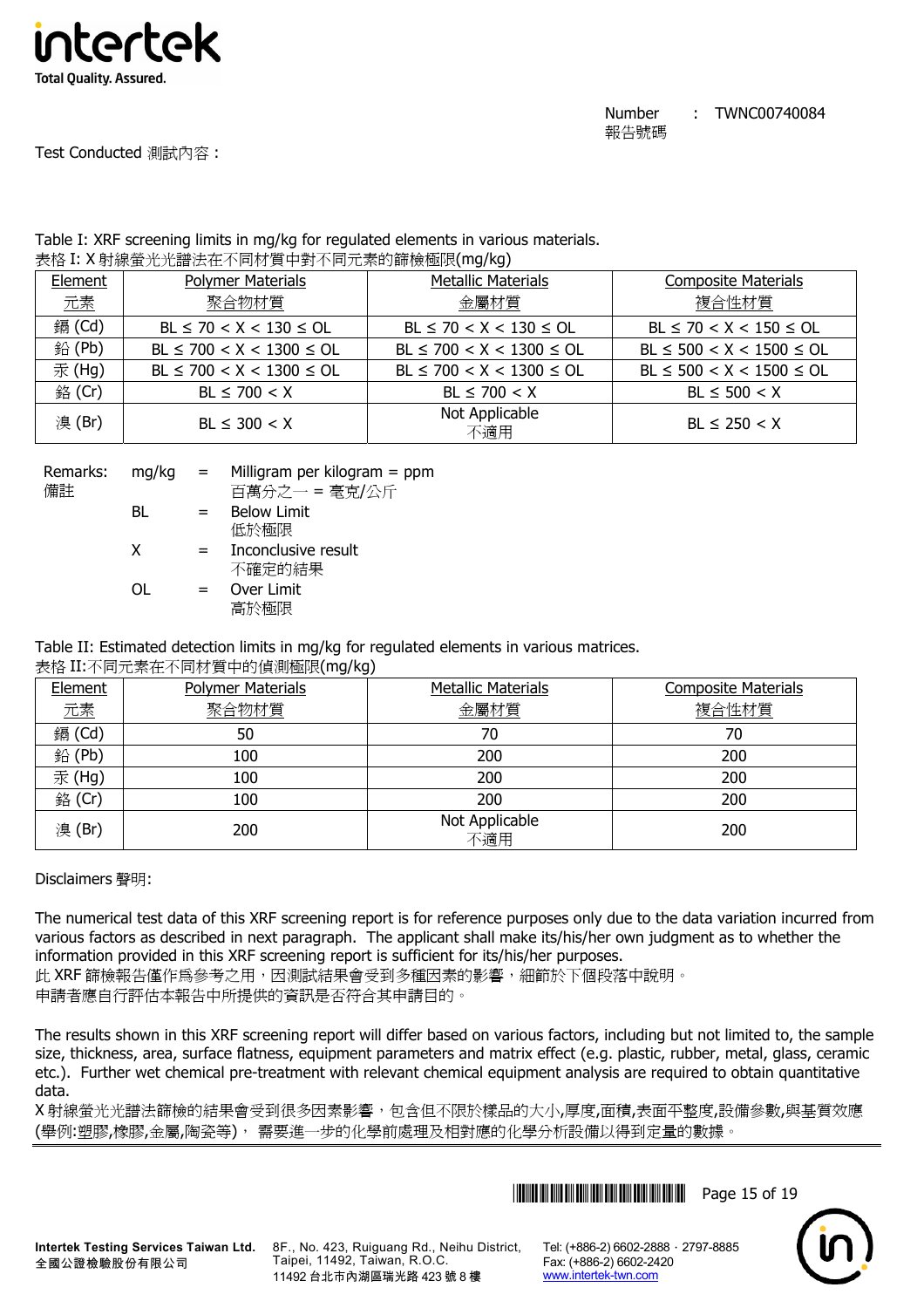

## Test Conducted 測試內容 :

Chemical Test Method 化學測試方法

| Test Item                                                            | <b>Test Method</b>                                                                                                                                                                                                                                          | <b>Reporting Limit</b> |
|----------------------------------------------------------------------|-------------------------------------------------------------------------------------------------------------------------------------------------------------------------------------------------------------------------------------------------------------|------------------------|
| 測試項目                                                                 | 測試方法                                                                                                                                                                                                                                                        | 報告極限                   |
| Cadmium (Cd) Content<br>鎘含量                                          | With reference to IEC 62321-5: 2013, by microwave or acid<br>digestion and determined by ICP-OES.<br>參考 IEC 62321-5: 2013, 以微波或酸液消化法消化樣品並用<br>感應耦合電漿原子發射光譜儀分析。                                                                                              | 2 ppm                  |
| Lead (Pb) Content<br>鉛含量                                             | With reference to IEC 62321-5: 2013, by microwave or acid<br>digestion and determined by ICP-OES.<br>參考 IEC 62321-5: 2013, 以微波或酸液消化法消化樣品並用<br>感應耦合電漿原子發射光譜儀分析。                                                                                              | 2 ppm                  |
| Mercury (Hg) Content<br>汞含量                                          | With reference to IEC 62321-4:2013+AMD1:2017, by<br>microwave or acid digestion and determined by ICP-OES.<br>參考 IEC 62321-4:2013+AMD1:2017,以微波或酸液消化法消<br>化樣品並用感應耦合電漿原子發射光譜儀分析。                                                                             | 2 ppm                  |
| Chromium VI (Cr <sup>6+</sup> ) Content<br>六價鉻含量<br>(for non-metal)  | With reference to IEC 62321-7-2: 2017, organic solvent was<br>used to dissolve or swell sample matrix, followed by alkaline<br>digestion and determined by UV-Vis Spectrophotometer.<br>參考 IEC 62321-7-2:2017, 以有機溶劑溶解或使樣品基質膨<br>脹,再進行鹼液消化,用紫外光-可見光分光光度計分析。 | 8 ppm                  |
| Chromium VI (Cr <sup>6+</sup> ) Content<br>六價鉻含量<br>(for metal)      | With reference to IEC 62321: 2008, by spot test.<br>參考 IEC 62321:2008 第一版附錄 B,以點測試法分析。                                                                                                                                                                      | 1 ppm                  |
| Polybrominated Biphenyls (PBBs) confirmation when necessary.<br>多溴聯苯 | With reference to IEC 62321-6: 2015, by solvent extraction<br>and determined by GC-MS and further HPLC-DAD<br>參考 IEC 62321-6: 2015, 以溶劑萃取並用氣相層析質譜儀分<br>析,必要時會以高效液相層析儀光二極體陣列偵測儀進行確<br>認。                                                                     | 5 ppm                  |
| Polybrominated Diphenyl Ethers<br>(PBDEs) 多溴聯苯醚                      | With reference to IEC 62321-6: 2015, by solvent extraction<br>and determined by GC-MS and further HPLC-DAD<br>confirmation when necessary.<br>參考 IEC 62321-6: 2015, 以溶劑萃取並用氣相層析質譜儀分<br>析,必要時會以高效液相層析儀光二極體陣列偵測儀進行確<br>認。                                     | 5 ppm                  |

Remark : Reporting Limit = Quantitation limit of analyte in sample 測試樣品之定量偵測極限 備註

| RoHS Limit RoHS 限値                                                                                                  |                   |  |  |  |
|---------------------------------------------------------------------------------------------------------------------|-------------------|--|--|--|
| Restricted Substances 限用物質                                                                                          | Limits 限值         |  |  |  |
| Cadmium (Cd) content 鎘含量                                                                                            | $0.01\%$ (100ppm) |  |  |  |
| Lead (Pb) content 鉛含量                                                                                               | $0.1\%$ (1000ppm) |  |  |  |
| Mercury (Hg) content 汞含量                                                                                            | $0.1\%$ (1000ppm) |  |  |  |
| Chromium VI (Cr <sup>6+</sup> ) content 六價鉻含量                                                                       | $0.1\%$ (1000ppm) |  |  |  |
| Polybrominated Biphenyls (PBBs) 多溴聯苯                                                                                | $0.1\%$ (1000ppm) |  |  |  |
| Polybrominated Diphenyl Ethers (PBDEs) 多溴聯苯醚                                                                        | $0.1\%$ (1000ppm) |  |  |  |
| The limits were quoted from Annex II of 2011/65/EU for homogeneous material.<br>本限值是依據歐盟指令 2011/65/EU 附錄二針對均質材質所訂定。 |                   |  |  |  |

\*THJ0740084\* Page 16 of 19



**Intertek Testing Services Taiwan Ltd.** 全國公證檢驗股份有限公司

8F., No. 423, Ruiguang Rd., Neihu District, Taipei, 11492, Taiwan, R.O.C. 11492 台北市內湖區瑞光路 423 號 8 樓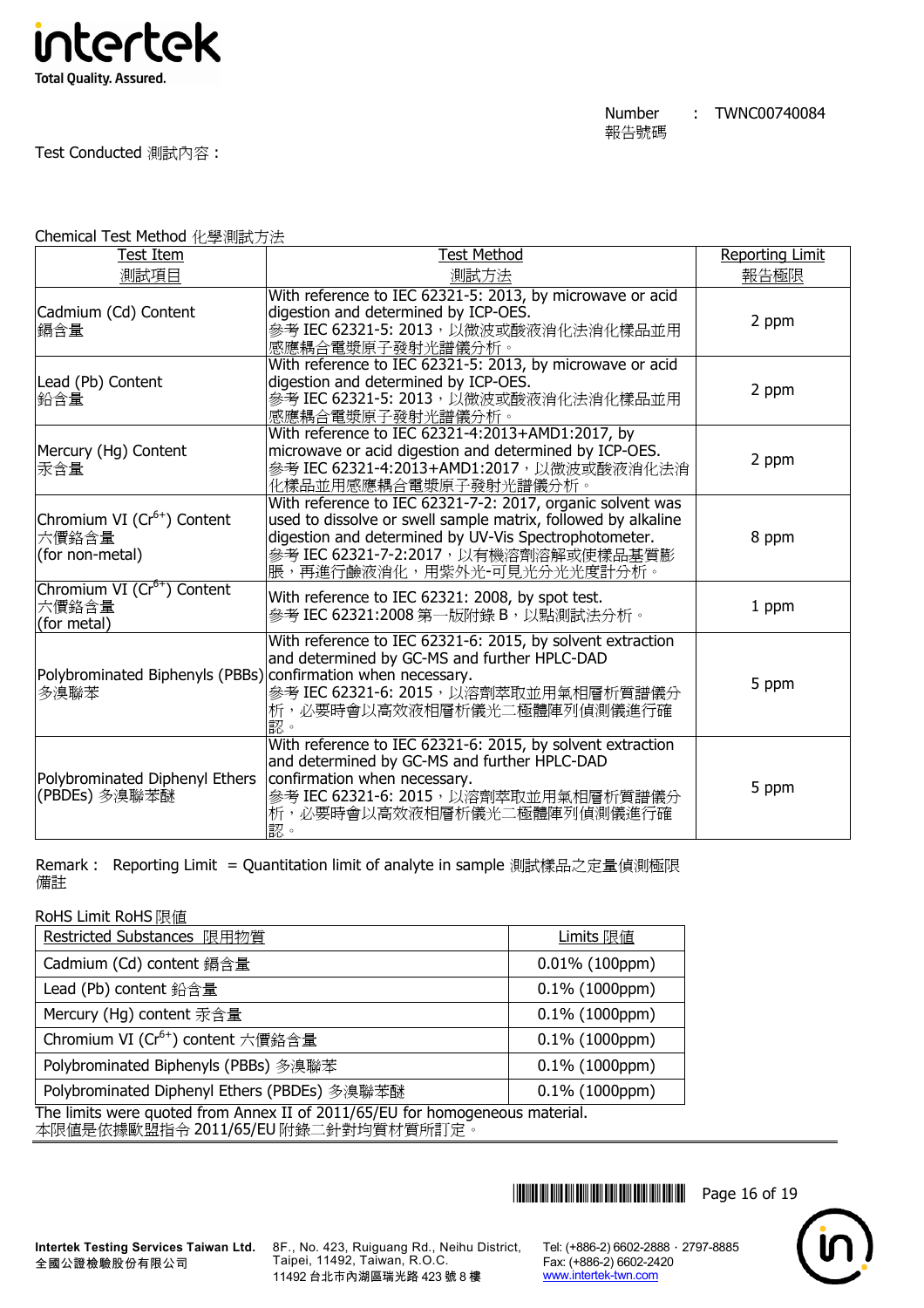

Sample photo 樣品照片 :















**THEFT READERS THE READER THRUSHOLD READER IN 1999** Page 17 of 19



**Intertek Testing Services Taiwan Ltd.** 全國公證檢驗股份有限公司

8F., No. 423, Ruiguang Rd., Neihu District, Taipei, 11492, Taiwan, R.O.C. 11492 台北市內湖區瑞光路 423 號 8 樓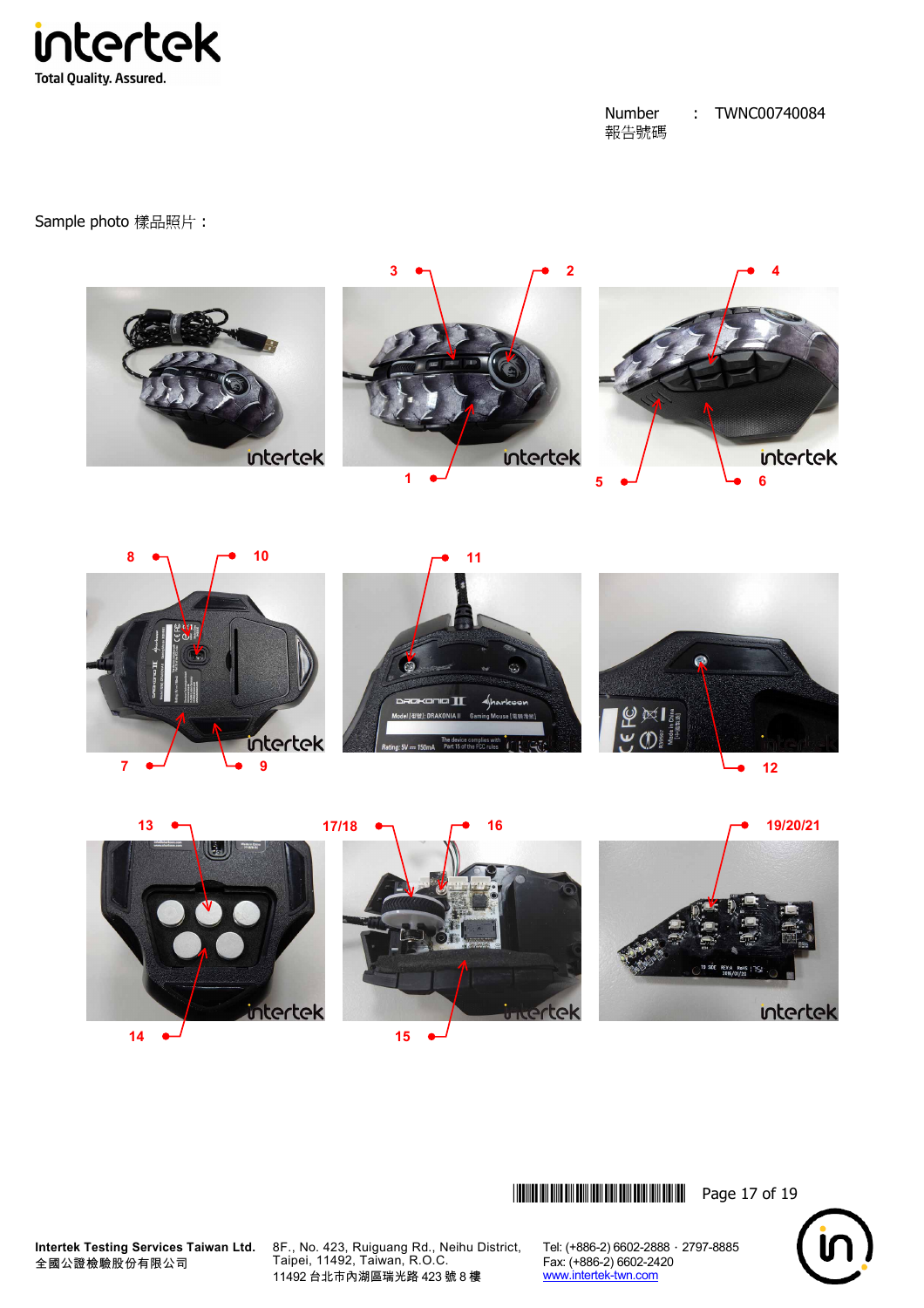













1 pl pl pl p

**THEA** 







**Intertek Testing Services Taiwan Ltd.** 全國公證檢驗股份有限公司

8F., No. 423, Ruiguang Rd., Neihu District, Taipei, 11492, Taiwan, R.O.C. 11492 台北市內湖區瑞光路 423 號 8 樓